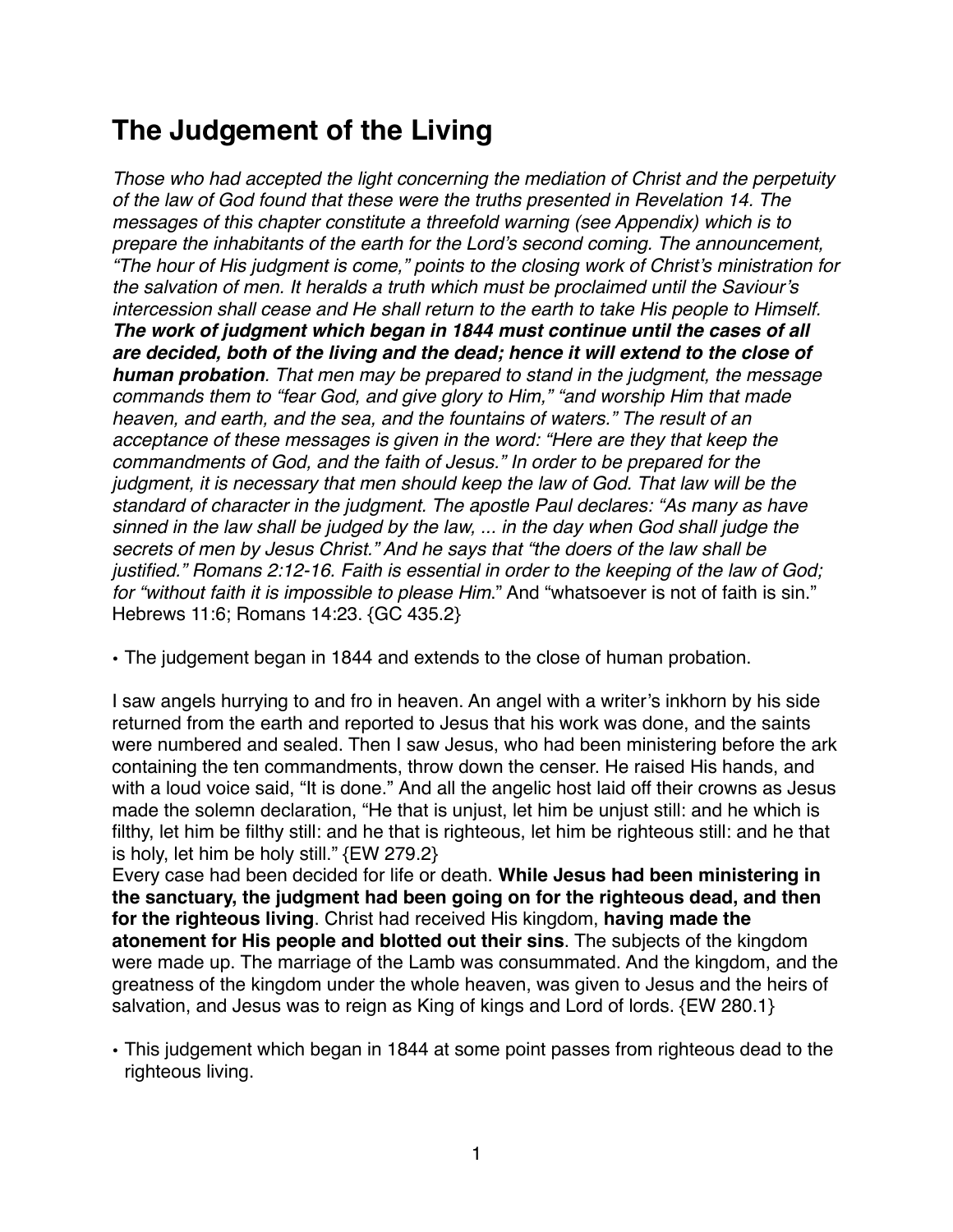## **The Commencement of the Judgement of the Living:**

#### Ezekiel 37:1-14

The hand of the Lord was upon me, and carried me out in the spirit of the Lord, and set me down in the midst of the valley which was full of bones, 2 And caused me to pass by them round about: and, behold, there were very many in the open valley; and, lo, they were very dry. 3 And he said unto me, Son of man, can these bones live? And I answered, O Lord God, thou knowest. 4 Again he said unto me, Prophesy upon these bones, and say unto them, O ye dry bones, hear the word of the Lord. 5 Thus saith the Lord God unto these bones; Behold, I will cause breath to enter into you, and ye shall live: 6 And I will lay sinews upon you, and will bring up flesh upon you, and cover you with skin, and put breath in you, and ye shall live; and ye shall know that I am the Lord. 7 **So I prophesied as I was commanded: and as I prophesied, there was a noise, and behold a shaking, and the bones came together, bone to his bone.** 8 And when I beheld, lo, the sinews and the flesh came up upon them, and the skin covered them above: **but there was no breath in them**. 9 Then said he unto me, **Prophesy unto the wind, prophesy, son of man, and say to the wind, Thus saith the Lord God; Come from the four winds, O breath, and breathe upon these slain, that they may live. 10 So I prophesied as he commanded me, and the breath came into them, and they lived, and stood up upon their feet, an exceeding great army.** 11 Then he said unto me, Son of man, these bones are the whole house of Israel: behold, they say, Our bones are dried, and our hope is lost: we are cut off for our parts. 12 Therefore prophesy and say unto them, Thus saith the Lord God; Behold, O my people, I will open your graves, and cause you to come up out of your graves, and bring you into the land of Israel. 13 **And ye shall know that I am the Lord, when I have opened your graves, O my people, and brought you up out of your graves, 14 And shall put my spirit in you, and ye shall live, and I shall place you in your own land: then shall ye know that I the Lord have spoken it, and performed it**, saith the Lord.

- This vision of Ezekiel is marking a history in which God is judging His people and entering into a covenant with them.
	- This is seen in the prophetic significance of the phrase "And ye shall know that I am the Lord."

#### Ezekiel 23:45-49

And the righteous men, **they shall judge them after the manner of adulteresses**, and after the manner of women that shed blood; because they are adulteresses, and blood is in their hands. 46 For thus saith the Lord God; I will bring up a company upon them, and will give them to be removed and spoiled. 47 And the company shall stone them with stones, and dispatch them with their swords; they shall slay their sons and their daughters, and burn up their houses with fire. 48 Thus will I cause lewdness to cease out of the land, that all women may be taught not to do after your lewdness. 49 And they shall recompense your lewdness upon you, and ye shall bear the sins of your idols: **and ye shall know that I am the Lord God.**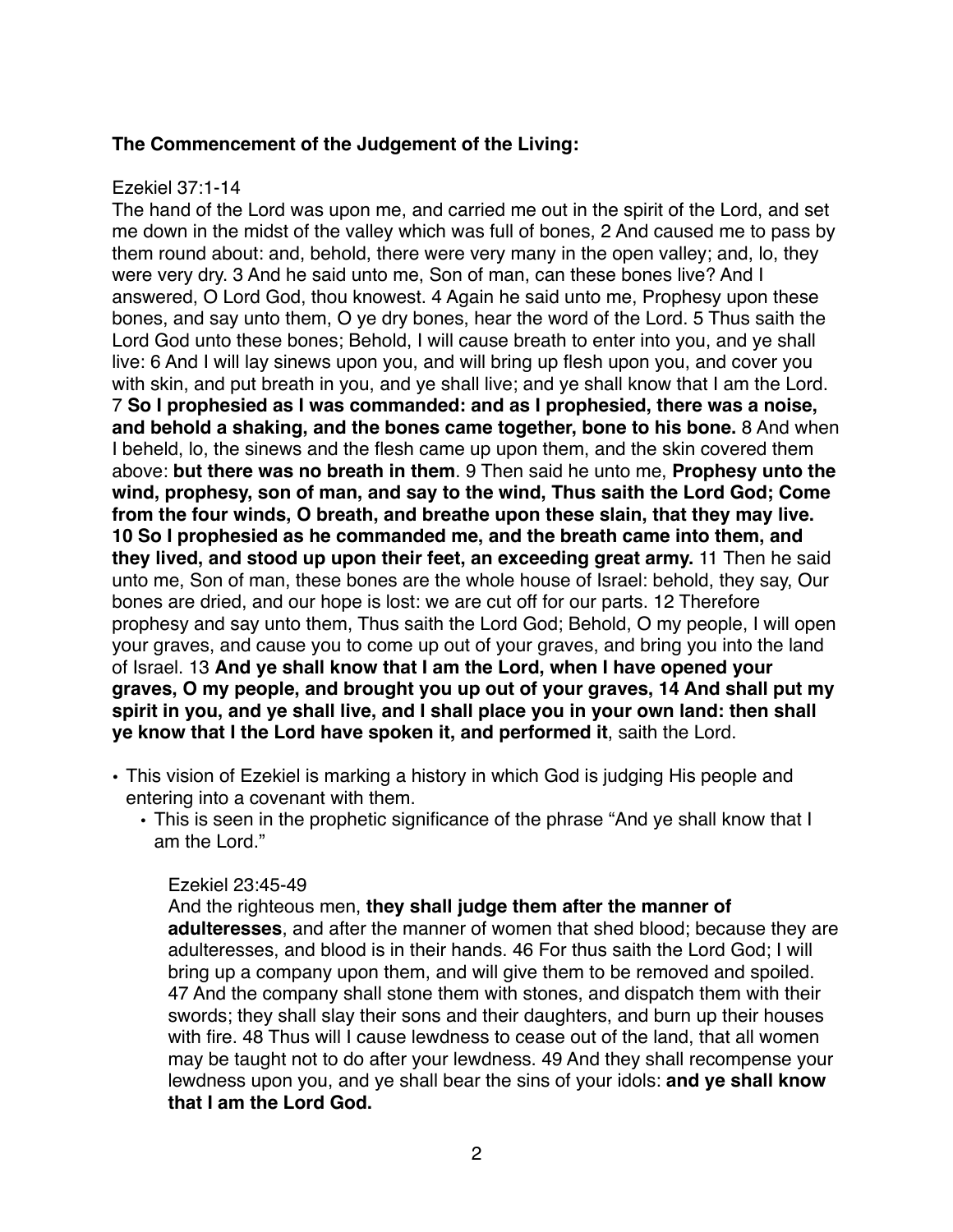#### Ezekiel 11:7-10

Therefore thus saith the Lord God; Your slain whom ye have laid in the midst of it, they are the flesh, and this city is the caldron: but I will bring you forth out of the midst of it. 8 Ye have feared the sword; and I will bring a sword upon you, saith the Lord God. 9 And I will bring you out of the midst thereof, and deliver you into the hands of strangers, and will execute judgments among you. 10 Ye shall fall by the sword; **I will judge you in the border of Israel; and ye shall know that I am the Lord.**

## Exodus 31:13

Speak thou also unto the children of Israel, saying, Verily my sabbaths ye shall keep: for it is a sign between me and you throughout your generations; that **ye may know that I am the Lord** that doth sanctify you.

#### Joel 3:16-17

The Lord also shall roar out of Zion, and utter his voice from Jerusalem; and the heavens and the earth shall shake: but the Lord will be the hope of his people, and the strength of the children of Israel. 17 **So shall ye know that I am the Lord** your God dwelling in Zion, my holy mountain: then shall Jerusalem be holy, and there shall no strangers pass through her any more.

- The first prophesying is identifying the message of Daniel 11:40-45 that was unsealed in 1989 and caused a shaking.
	- Note that the Bones came together and flesh came upon them but they were still dead.
- The second prophesying is marking the message of Islam at 911. This message brings the army to life.



- The third prophesying is at Midnight/Midnight Cry where God brings His people into their own land which is Jerusalem according to Ezra 7:9.
- 1989-SL is the history of the judgement of God's people and at 911 His people are identified as being alive in response to the breath that is the Holy Spirit.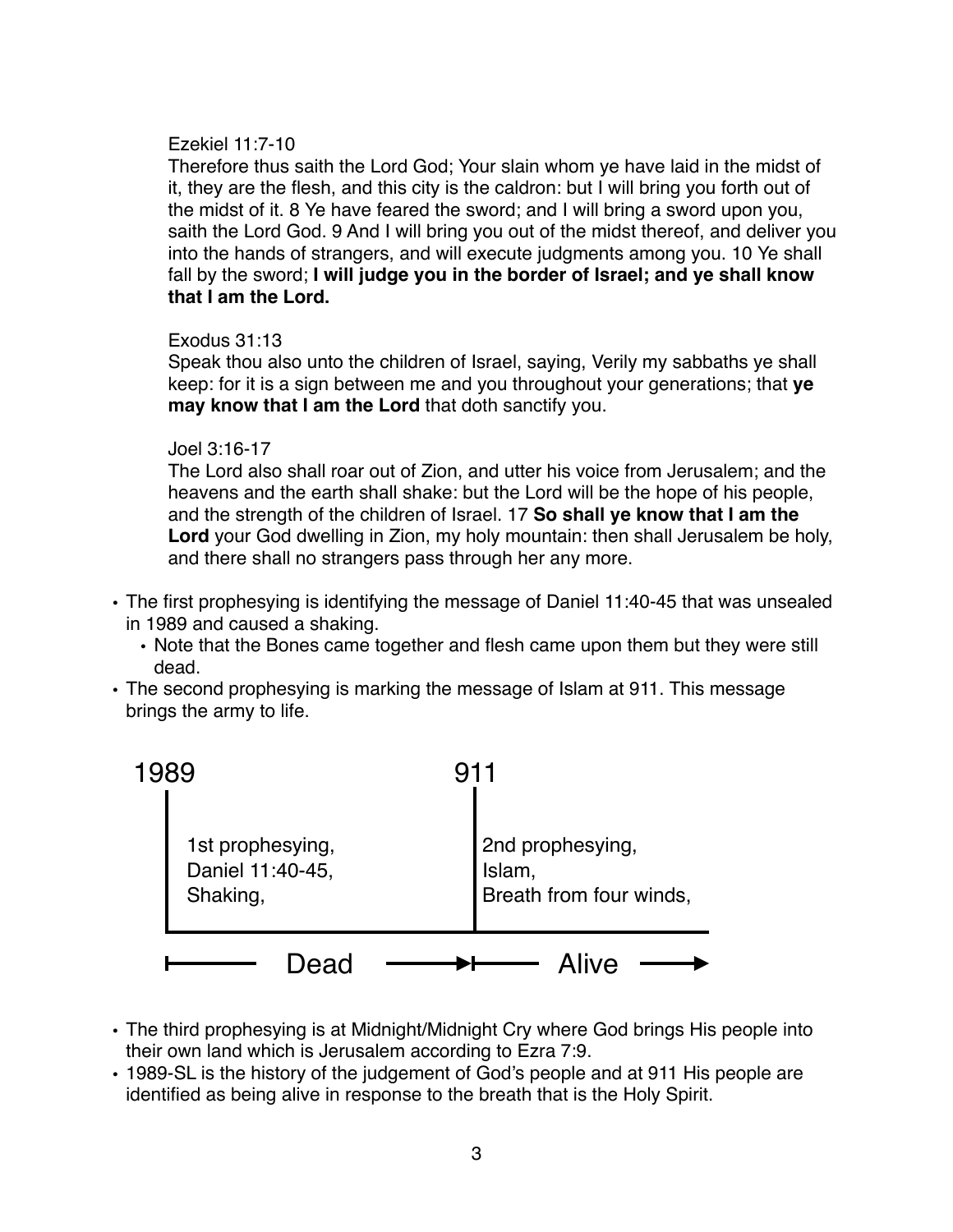• They are thus being judged while alive - judgement of the living.

## Acts 3:19-20 (KJV)

Repent ye therefore, and be converted, that your sins may be blotted out, when the times of refreshing shall come from the presence of the Lord; 20 And he shall send Jesus Christ, which before was preached unto you:

- This verse was used to establish the judgement of the living.
	- The understanding was that it is saying to repent (and therefore have your sins blotted out) when the times of refreshing come. The times of refreshing are the latter rain at 911. Sins are blotted out in the judgement and one has to be living to repent. Therefore what is being illustrated in this verse is the judgement of the living.
- However the blotting out or pardon of sin is justification.

*Pardon and justification are one and the same thing. Through faith, the believer passes from the position of a rebel, a child of sin and Satan, to the position of a loyal subject of Christ Jesus, not because of an inherent goodness, but because Christ receives him as His child by adoption. The sinner receives the forgiveness of his sins, because these sins are borne by his Substitute and Surety. The Lord speaks to His heavenly Father, saying: "This is My child, I reprieve him from the condemnation of death, giving him My life insurance policy—eternal life—because I have taken his place and have suffered for his sins. He is even My beloved son." Thus man, pardoned, and clothed with the beautiful garments of Christ's righteousness, stands faultless before God. { FW 103.2}* 

- Justification is the first of three steps illustrated in the sanctuary (justification, sanctification and glorification) and is marked at 911.
	- Repentance and conversion come before justification and therefore before 911.
	- Hence the verse is teaching to repent and be converted (when the warning message comes at the time of the end) in order to be justified (911) and thereby qualify to receive the latter rain. The latter rain does not fall upon people defiled with sin.

"And I saw a new heaven and a new earth: for the first heaven and the first earth were passed away; and there was no more sea. And I John saw the holy city, New Jerusalem, coming down from God out of heaven, prepared as a bride adorned for her husband. And I heard a great voice out of heaven saying, Behold, the tabernacle of God is with men, and he will dwell with them, and they shall be his people, and God himself shall be with them, and be their God. And God shall wipe away all tears from their eyes; and there shall be no more death, neither sorrow nor crying, neither shall there be any more pain: for the former things are passed away." This is the company with whom we desire to stand. Then let us show it by our works, and remove from our hearts everything that will shut out Jesus. **The latter rain is to fall upon the people of God. A mighty angel is to come down from heaven, and the whole earth is to be lighted with his glory**. Are we ready to take part in the glorious work of the third angel? Are our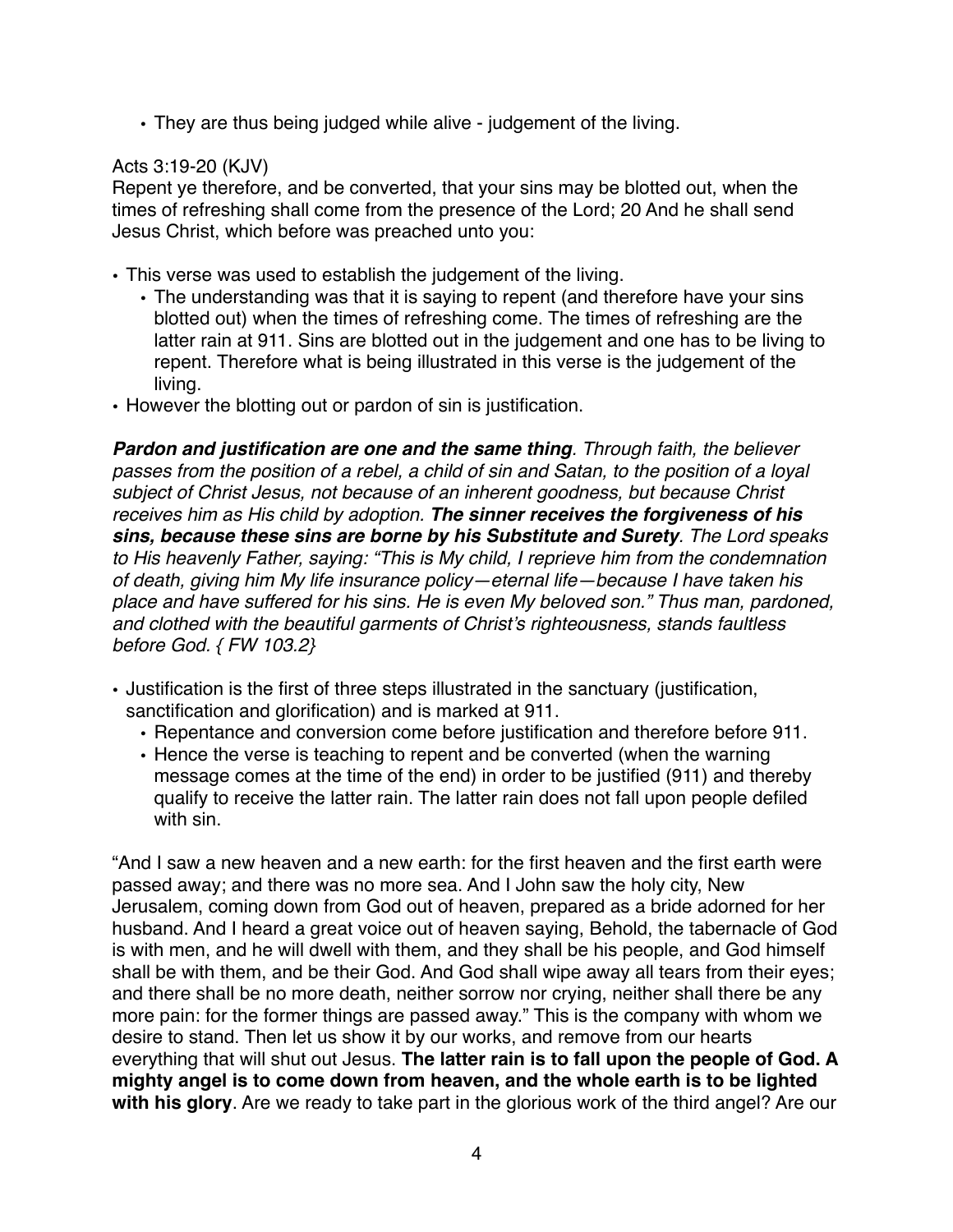vessels ready to receive the heavenly dew? Have we defilement and sin in the heart? If so, let us cleanse the soul temple, and prepare for the showers of the latter rain. **The refreshing from the presence of the Lord will never come to hearts filled with impurity**. May God help us to die to self, that Christ, the hope of glory, may be formed within! I must have the Spirit of God in my heart. I can never go forward to do the great work of God, unless the Holy Spirit rests upon my soul. "As the hart panteth after the water brooks, so panteth my soul after thee, O God." The day of judgment is upon us. O that we may wash our robes of character, and make them white in the blood of the Lamb! { RH April 21, 1891, par. 11 }

## **The Structure of the Judgement of the Living:**

- The judgement of the living is illustrated throughout God's Word. In these illustrations the following structure can be seen.
- 1. A warning message is given.
- 2. An investigation takes place (investigative judgement) to see whether the warning message has been accepted.
	- A divine symbol is often seen coming down to mark the beginning of this investigative process.
	- This investigation takes place within probationary time.
- 3. A "divine pronouncement" or sentence follows identifying that the message has been rejected.
	- The fate of the rejectors of truth is determined and separation is often seen.
	- The judgement determined is only executed in the following step.
- 4. Judgement is executed (executive judgement) upon those whose sentence was earlier pronounced.
	- Judgement as the third step of the everlasting gospel marks the end of probationary time.

#### **Illustrations**

#### *Revelation 18:1-3 (KJV)*

*And after these things I saw another angel come down from heaven, having great power; and the earth was lightened with his glory. 2 And he cried mightily with a strong voice, saying, Babylon the great is fallen, is fallen, and is become the habitation of devils, and the hold of every foul spirit, and a cage of every unclean and hateful bird. 3 For all nations have drunk of the wine of the wrath of her fornication, and the kings of the earth have committed fornication with her, and the merchants of the earth are waxed rich through the abundance of her delicacies.*

- "Babylon is fallen" x2 is identifying the two falls of Babylon.
	- Babylon fell in the time of Babel and also in the time of Belshazzar. These two falls illustrate the fall that takes place in the history of the angel of Rev 18.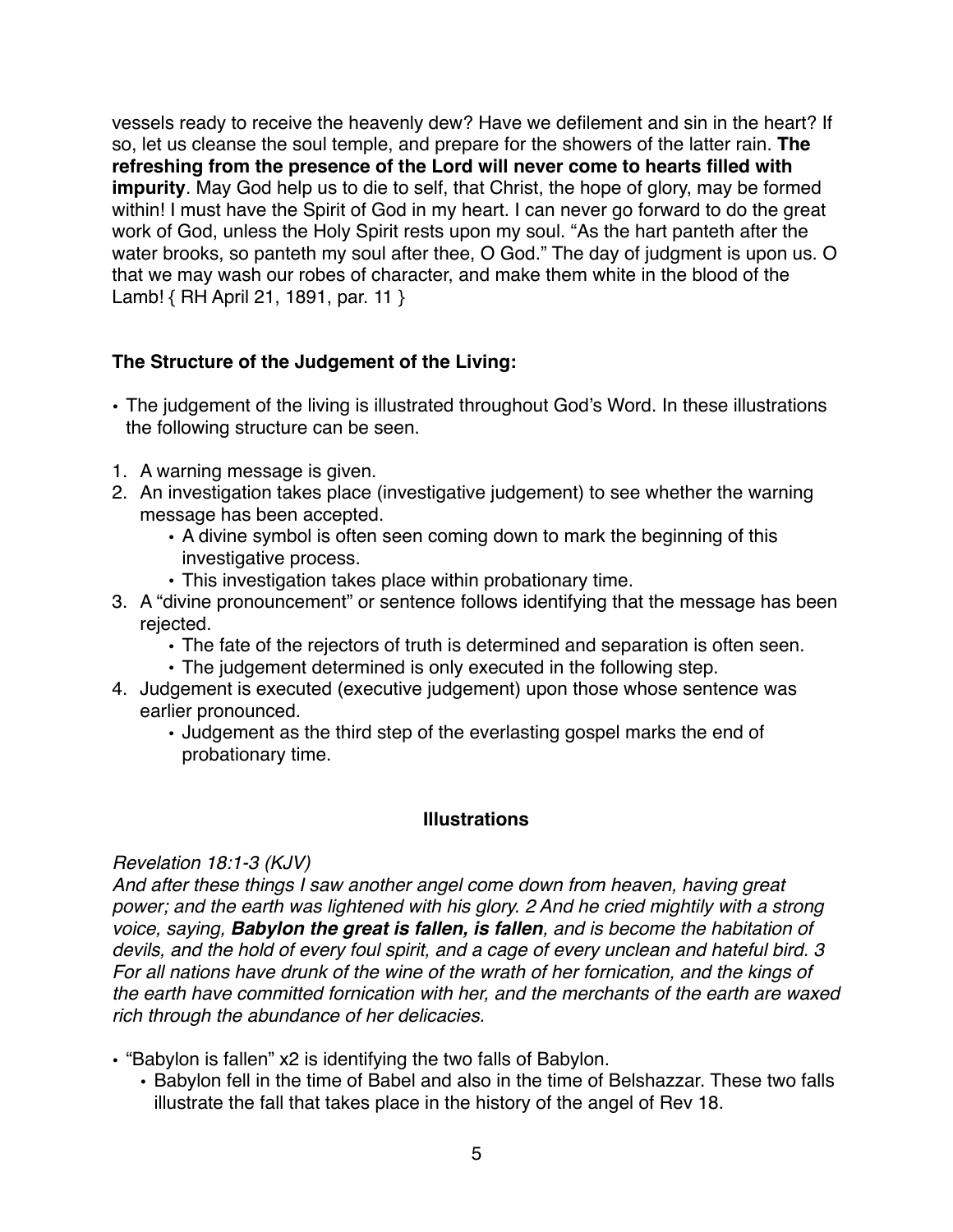# **Babel:**

• Shem, Ham and Japheth are symbols of the first, second and third angels messages.

Noah, speaking by divine inspiration, foretold the history of the three great races to spring from these fathers of mankind. Tracing the descendants of **Ham**, through the son rather than the father, he declared, "**Cursed be Canaan**; a servant of servants shall he be unto his brethren." **The unnatural crime of Ham declared that filial reverence had long before been cast from his soul, and it revealed the impiety and vileness of his character. These evil characteristics were perpetuated in Canaan and his posterity, whose continued guilt called upon them the judgments of God.** { PP 117.2}

On the other hand, **the reverence manifested by Shem and Japheth for their father, and thus for the divine statutes**, promised a brighter future for their descendants. Concerning these sons it was declared: "Blessed be Jehovah, God of Shem; and Canaan shall be his servant. God shall enlarge Japheth, and he shall dwell in the tents of Shem; and Canaan shall be his servant." **The line of Shem was to be that of the chosen people, of God's covenant, of the promised Redeemer**. Jehovah was the God of Shem. From him would descend Abraham, and the people of Israel, through whom Christ was to come. "Happy is that people, whose God is the Lord." Psalm 144:15. And Japheth "shall dwell in the tents of Shem." **In the blessings of the gospel** the descendants of Japheth were especially to share. { PP 117.3}

- Shem was the firstborn and his was the line through which the gospel was proclaimed. The first angel has the everlasting gospel/warning message.
- Ham is identified with a moral fall resulting from a rejection of God's law. He is thus a symbol of the second angel which marks a resulting from the rejection of a message.
- Japheth means "opened." The Most Holy Place (MHP) is opened at the third step/ third angel.
- 1. The Warning Message:

But at what a loss to those who had set themselves against God! It was His purpose that as men should go forth to found nations in different parts of the earth they should carry with them a knowledge of His will, that the light of truth might shine undimmed to succeeding generations. **Noah, the faithful preacher of righteousness, lived for three hundred and fifty years after the Flood, Shem for five hundred years, and thus their descendants had an opportunity to become acquainted with the requirements of God and the history of His dealings with their fathers**. But they were unwilling to listen to these unpalatable truths; they had no desire to retain God in their knowledge; and by the confusion of tongues they were, in a great measure, shut out from intercourse with those who might have given them light. { PP 120.2}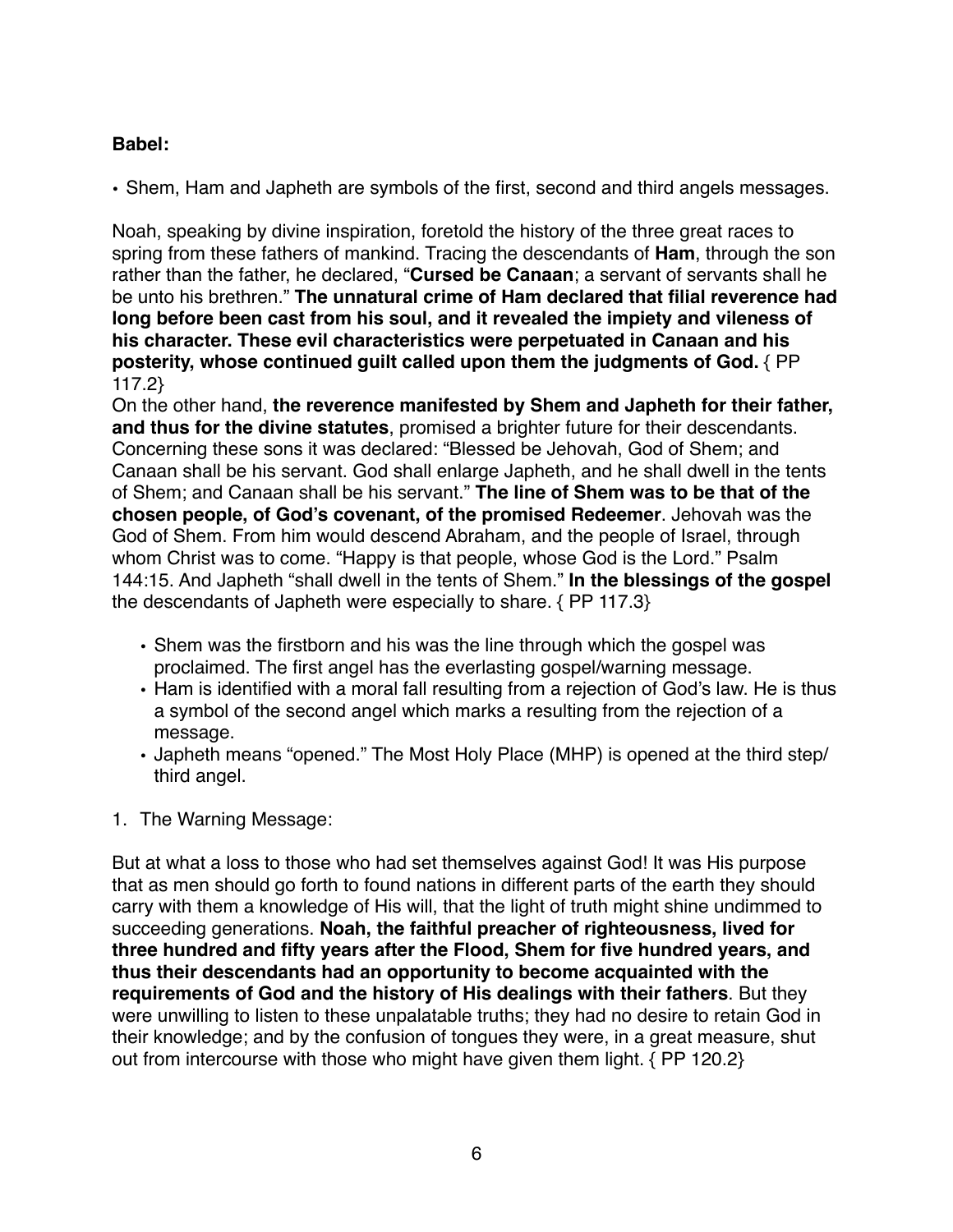- Shem gave the warning message after the flood. The flood is a symbol of the 1260 years of papal persecution that ended in 1798 (time of the end).
	- The first angel is the warning message unsealed at the time of the end. Thus Shem is a symbol of the First Angel.
	- Shem's warning message is empowered when the Lord comes down to investigate.
- 2. The warning message is empowered, a divine symbol descends and an investigation begins:

The **time of God's investigation** is at hand. The Most High will \***come down to see that which the children of men have builded**\*. His sovereign power will be revealed; the works of human pride will be laid low. "The Lord **looketh from heaven; He beholdeth all the sons of men**. From the place of His habitation **He looketh** upon all the inhabitants of the earth." "The Lord bringeth the counsel of the heathen to nought: He maketh the devices of the people of none effect. The counsel of the Lord standeth forever, the thoughts of His heart to all generations." Psalm 33:13, 14, 10, 11." – {PP 124.3}

Those that feared the Lord cried unto Him to interpose. "And **the Lord came down to see the city and the tower, which the children of men builded.**" In mercy to the world He defeated the purpose of the tower builders and overthrew the memorial of their daring. In mercy He confounded their speech, thus putting a check on their purposes of rebellion. God bears long with the perversity of men, giving them ample opportunity for repentance; **but He marks all their devices to resist the authority of His just and holy law**. From time to time **the unseen hand** that holds the scepter of government is stretched out to restrain iniquity. Unmistakable evidence is given that the Creator of the universe, the One infinite in wisdom and love and truth, is the Supreme Ruler of heaven and earth, and that none can with impunity defy His power."  $-$  {PP 123.2}

- This is an illustration of the judgement of the living as the tower builders were alive when the Lord came down to investigate.
- 3. Divine pronouncement that the warning message has been rejected.

#### Genesis 11:6 (KJV)

And the Lord said, Behold, the people is one, and they have all one language; and this they begin to do: and **now nothing will be restrained from them, which they have imagined to do**.

- The Lord gives a pronouncement that nothing will be restrained from the rebels.
- This means they have totally rejected the warning message and have fallen.
- 4. Executive judgement/punishment:

Genesis 11:7-9 (KJV)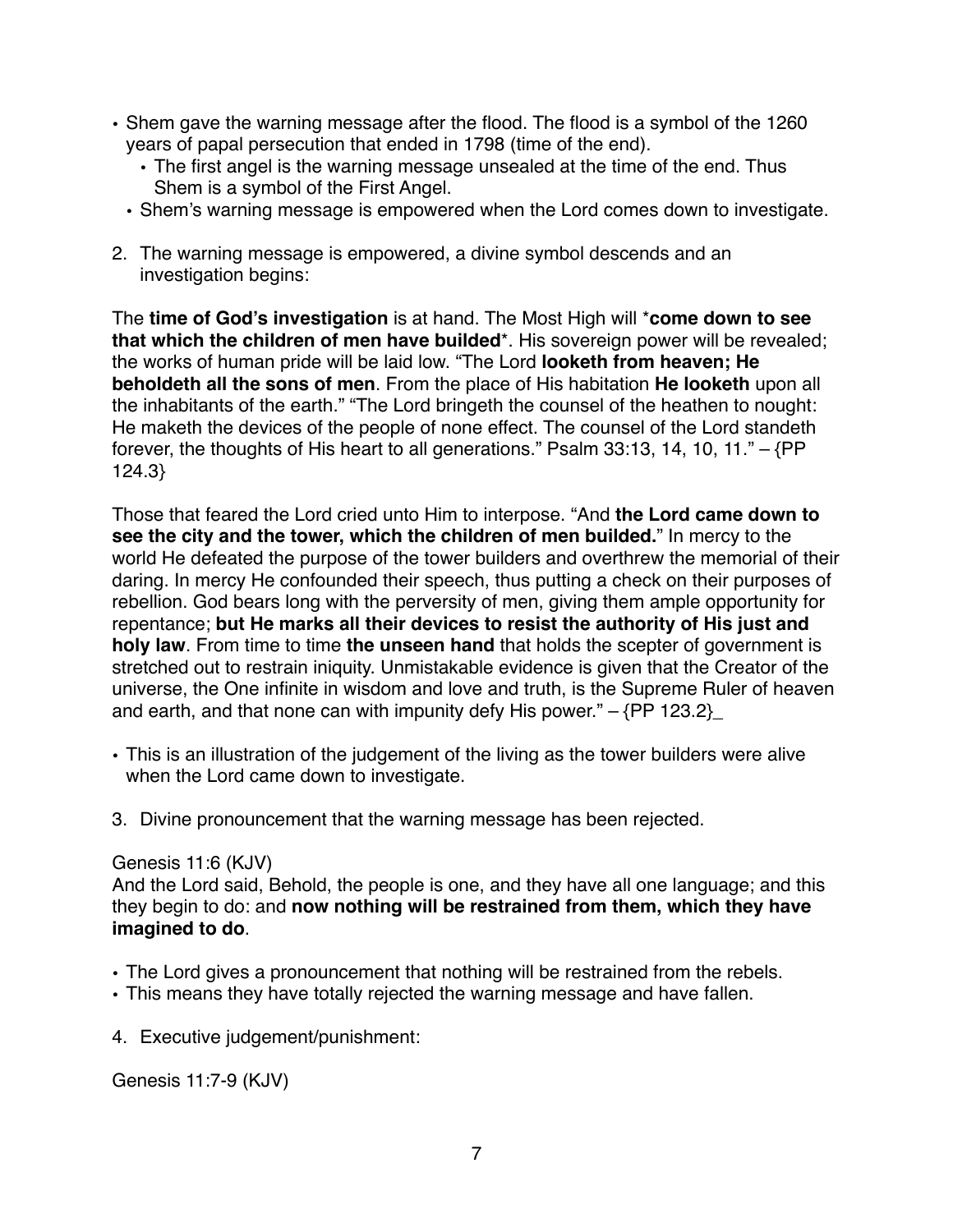Go to, let us go down, and there confound their language, that they may not understand one another's speech. 8 **So the Lord scattered them abroad from thence upon the face of all the earth**: and they left off to build the city. 9 Therefore is the name of it called Babel; because the Lord did there confound the language of all the earth: and from thence did the Lord scatter them abroad upon the face of all the earth.

• The judgement executed against the rebels is the scattering (2520).

## **Babylon (Nebuchadnezzar):**

1. The Warning Message:

## Daniel 4:20-27 (KJV)

The tree that thou sawest, which grew, and was strong, whose height reached unto the heaven, and the sight thereof to all the earth; 21 Whose leaves were fair, and the fruit thereof much, and in it was meat for all; under which the beasts of the field dwelt, and upon whose branches the fowls of the heaven had their habitation: 22 It is thou, O king, that art grown and become strong: for thy greatness is grown, and reacheth unto heaven, and thy dominion to the end of the earth. 23 And whereas the king saw a watcher and an holy one coming down from heaven, and saying, Hew the tree down, and destroy it; yet leave the stump of the roots thereof in the earth, even with a band of iron and brass, in the tender grass of the field; and let it be wet with the dew of heaven, and let his portion be with the beasts of the field, till seven times pass over him; 24 This is the interpretation, O king, and this is the decree of the most High, which is come upon my lord the king: 25 That they shall drive thee from men, and thy dwelling shall be with the beasts of the field, and they shall make thee to eat grass as oxen, and they shall wet thee with the dew of heaven, and seven times shall pass over thee, till thou know that the most High ruleth in the kingdom of men, and giveth it to whomsoever he will. 26 And whereas they commanded to leave the stump of the tree roots; thy kingdom shall be sure unto thee, after that thou shalt have known that the heavens do rule. 27 Wherefore, O king, let my counsel be acceptable unto thee, and **break off thy sins by righteousness**, and thine iniquities by shewing mercy to the poor; if it may be a lengthening of thy tranquillity.

- The warning message came to Nebuchadnezzar through his dream and Daniel's interpretation of it.
- The counsel of break off his sins typifies the first angel.
- The warning message here is located at 911 is this is where the troubling dream is located (see Gen 41 and Dan 2).
- 2. The warning message is empowered, a divine symbol descends and an investigation begins:

Daniel 4:28-30 (KJV)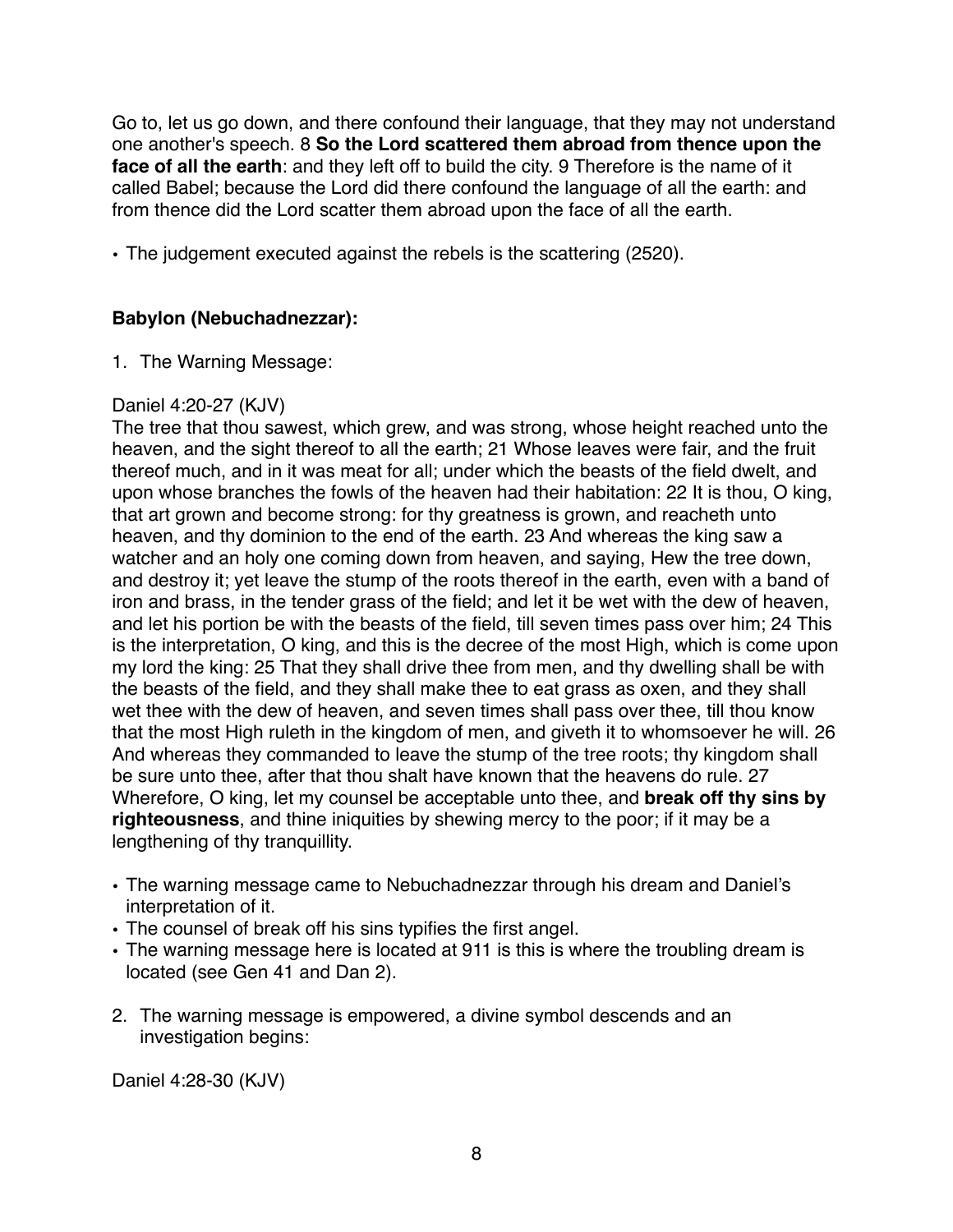All this came upon the king Nebuchadnezzar. 29 At the end of twelve months he walked in the palace of the kingdom of Babylon. 30 The king spake, and said, Is not this great Babylon, that I have built for the house of the kingdom by the might of my power, and for the honour of my majesty?

• Nebuchadnezzar demonstrated through his self exaltation that he had rejected the warning message.

When Nebuchadnezzar glorified himself, and did not give praise to God, he was made an example before the world of how God regards this spirit of self-exaltation. As he walked in the palace of his kingdom, he said, "Is not this great Babylon, that I have built for the house of the kingdom by the might of my power, and for the honor of my majesty?" **But there was an unseen watcher that marked his spirit and recorded his words**, and a voice fell from heaven, saying, "O king Nebuchadnezzar, to thee it is spoken: The kingdom is departed from thee. And they shall drive thee from men, and thy dwelling shall be with the beasts of the field. They shall make thee to eat grass as oxen, and seven times shall pass over thee, until thou know that the Most High ruleth in the kingdom of men, and giveth it to whomsoever he will." {RH June 18, 1889, par. 16}

- Nebuchadnezzar was being investigated before the divine pronouncement.
- 3. Divine pronouncement that the warning message has been rejected.

#### Daniel 4:31-32 (KJV)

While the word was in the king's mouth, there fell a voice from heaven, saying, O king Nebuchadnezzar, to thee it is spoken; The kingdom is departed from thee. 32 And they shall drive thee from men, and thy dwelling shall be with the beasts of the field: they shall make thee to eat grass as oxen, and seven times shall pass over thee, until thou know that the most High ruleth in the kingdom of men, and giveth it to whomsoever he will.

- The divine pronouncement is that Nebuchadnezzar shall suffer the curse of the 2520.
- 4. Executive judgement/punishment:

#### Daniel 4:33 (KJV)

The same hour was the thing fulfilled upon Nebuchadnezzar: and he was driven from men, and did eat grass as oxen, and his body was wet with the dew of heaven, till his hairs were grown like eagles' feathers, and his nails like birds' claws.

## **Babylon (Belshazzar):**

1. The Warning Message:

Daniel 5:17-22 (KJV)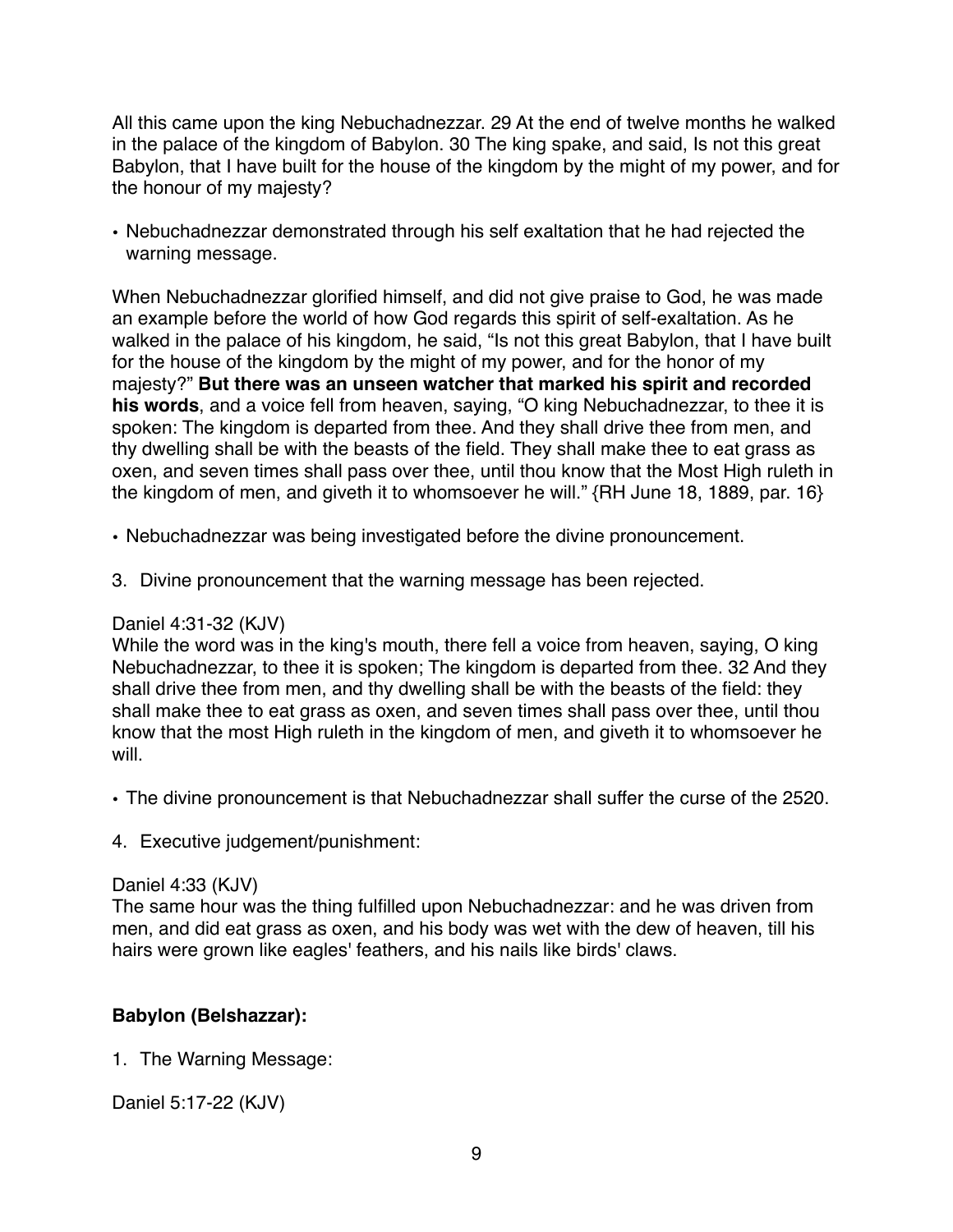Then Daniel answered and said before the king, Let thy gifts be to thyself, and give thy rewards to another; yet I will read the writing unto the king, and make known to him the interpretation. 18 O thou king, **the most high God gave Nebuchadnezzar thy father a kingdom**, and majesty, and glory, and honour: 19 And for the majesty that he gave him, all people, nations, and languages, trembled and feared before him: whom he would he slew; and whom he would he kept alive; and whom he would he set up; and whom he would he put down. 20 **But when his heart was lifted up, and his mind hardened in pride, he was deposed from his kingly throne**, and they took his glory from him: 21 And he was driven from the sons of men; and his heart was made like the beasts, and his dwelling was with the wild asses: they fed him with grass like oxen, and his body was wet with the dew of heaven; till he knew that the most high God ruled in the kingdom of men, and that he appointeth over it whomsoever he will. 22 **And thou his son, O Belshazzar, hast not humbled thine heart, though thou knewest all this**;

- Belshazzar's warning message was the history of Nebuchadnezzar (2520).
- He thus represents Adventism whose rejection of the 2520 is marked at 911 (Jer 6:16-17).
	- Dan 11:40-45 and the 2520 are inseparable.

Belshazzar, awed by this representation of God's power, showing that they had a witness, though they knew it not, had had great opportunities of knowing the works of the living God, and His power, and of doing His will. **He had been privileged with much light**. His grandfather, Nebuchadnezzar, had been warned of his danger in forgetting God and glorifying himself. **Belshazzar had a knowledge of his banishment from the society of men, and his association with the beasts of the field**; and these facts, which ought to have been a lesson to him, **he disregarded, as if they had never occurred; and he went on repeating the sins of his grandfather**. He dared to commit the crimes which brought God's judgments upon Nebuchadnezzar. He was condemned, not alone that he himself was doing wickedly, but that he had not availed himself of opportunities and capabilities, if cultivated, of being right, {TM 436.1}

2. Investigation/recording:

Little did Belshazzar think that there was \***a heavenly Witness to his idolatrous revelry; that a divine Watcher, unrecognized**\*, looked upon the scene of \*profanation, heard the sacrilegious<sup>\*</sup> mirth, beheld the idolatry. - PK 524.1

## \_\***An unseen Watcher is writing their words in the books of heaven**\* - Te 79.1\_

- God was investigating/recording Belshazzar's deeds.
	- God's people are baptized into new life at 911. The record of previous sins are done away with (Col 2:11-13, Acts 2:38). What is recorded are their prophetic sins following 911.
	- Justification also marked at 911. Justification is a complete pardon leaving one as if they had never sinned.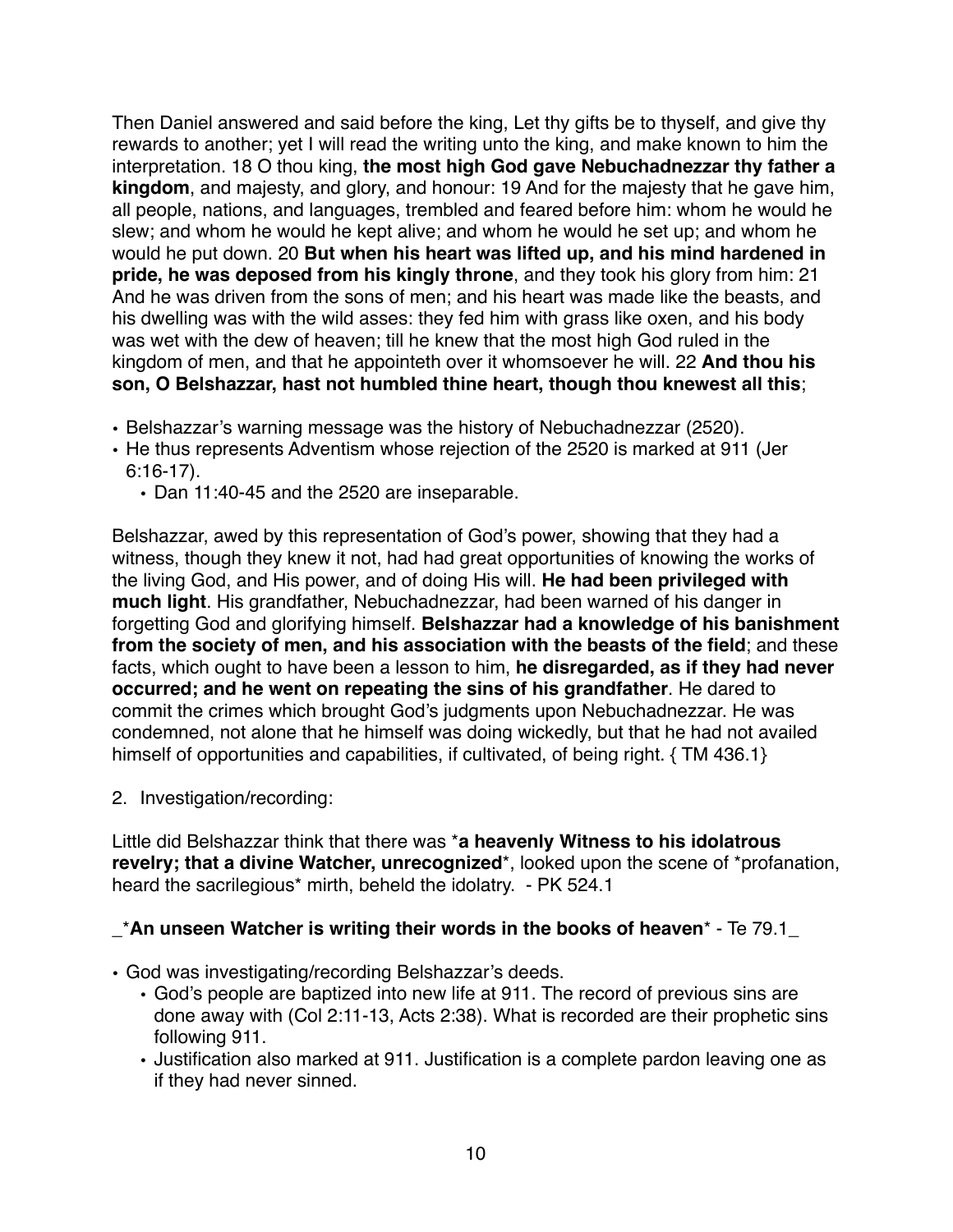**Pardon and justification are one and the same thing**\*. Through faith, the believer passes from the position of a rebel, a child of sin and Satan, to the position of a loyal subject of Christ Jesus, not because of an inherent goodness, but because Christ receives him as His child by adoption. \***The sinner receives the forgiveness of his sins**\*, because these sins are borne by his Substitute and Surety. The Lord speaks to His heavenly Father, saying: "This is My child, I reprieve him from the condemnation of death, giving him My life insurance policy - eternal life - because I have taken his place and have suffered for his sins. He is even My beloved son." **Thus man, pardoned, and \*clothed with the beautiful garments of Christ's righteousness**, stands faultless before God\*. FW 103.2

- Hence what is being recorded is the course pursued in the time of investigation which begins at 911.
- 3. Divine pronouncement that the warning message has been rejected.

#### Daniel 5:25-28 (KJV)

And this is the writing that was written, mene, mene, tekel, upharsin. 26 This is the interpretation of the thing: mene; God hath numbered thy kingdom, and finished it. 27 tekel; Thou art weighed in the balances, and art found wanting. 28 peres; Thy kingdom is divided, and given to the Medes and Persians.

Just as surely as **there was a Witness at the feast of Belshazzar**, there is also a Witness in every scene of sacrilegious mirth, and just as surely is \***the recording angel writing, "Thou art weighed in the balances, and art found wanting**\* - CTBH 21.2

- Mene mene tekel upharsin (MMTU) is 126 shekels and 2520 gerahs.
	- The divine pronouncement is the 2520.

**In the balances of the sanctuary the Seventh-day Adventist church is to be weighed.** She will be judged by the privileges and advantages that she has had. If her spiritual experience does not correspond to the advantages that Christ, at infinite cost, has bestowed on her, **if the blessings conferred have not qualified her to do the work entrusted to her, on her will be pronounced the sentence: "Found wanting."** By the light bestowed, the opportunities given, will she be judged. { 8T 247.2}

• Two classes are seen at the divine pronouncement - Daniel and Belshazzar.

4. Executive judgement/punishment:

#### Daniel 5:30-31 (KJV)

In that night was Belshazzar the king of the Chaldeans slain. 31 And Darius the Median took the kingdom, being about threescore and two years old.

- Belshazzar was killed by Cyrus. Cyrus is a type of Christ.
	- Christ "kills" the foolish virgins by closing their probation at Midnight.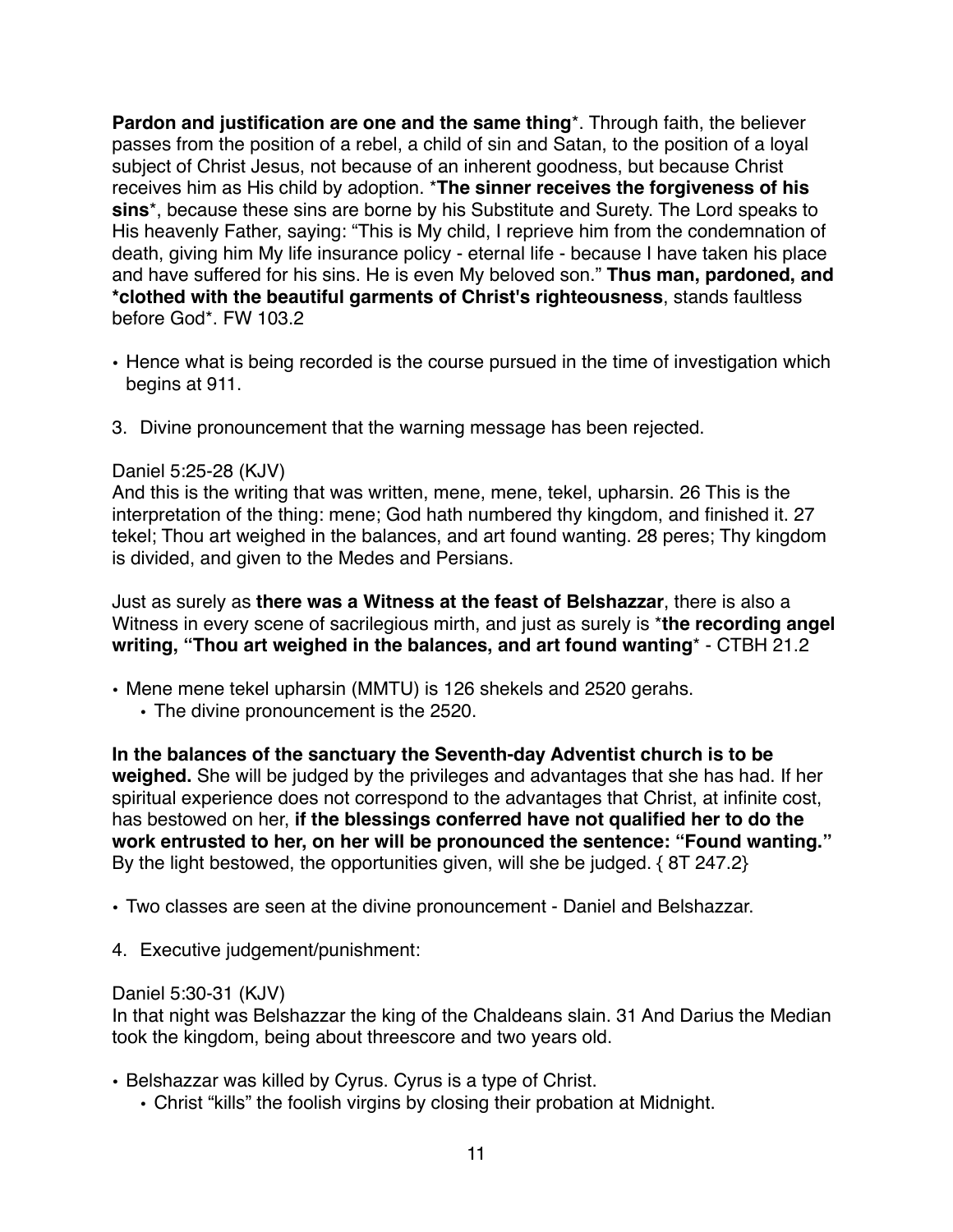## **Sodom and Gomorroah:**

#### Genesis 18:16-22

And the men rose up from thence, and looked toward Sodom: and Abraham went with them to bring them on the way. 17 And the Lord said, Shall I hide from Abraham that thing which I do; 18 Seeing that Abraham shall surely become a great and mighty nation, and all the nations of the earth shall be blessed in him? 19 For I know him, that he will command his children and his household after him, and they shall keep the way of the Lord, to do justice and judgment; that the Lord may bring upon Abraham that which he hath spoken of him. 20 **And the Lord said, Because the cry of Sodom and Gomorrah is great, and because their sin is very grievous; 21 I will go down now, and see whether they have done altogether according to the cry of it, which is come unto me; and if not, I will know**. 22 And the men turned their faces from thence, and went toward Sodom: but Abraham stood yet before the Lord.

#### Genesis 19:1

**And there came two angels to Sodom at even**; and **Lot sat in the gate** of Sodom: and Lot seeing them rose up to meet them; and he bowed himself with his face toward the ground;

- Sodom and Gomorrah are types of Jerusalem in a time of apostasy (Isa 1:9-10, Eze 16:48-50, Judges 19).
- Two angels typifying the second angel descended upon Sodom. The second angel arrived at 911 in our line.
- These two angels engaged in a work of investigation before destroying the city (Gen 19:13).
- Lot sat in the gate. A gate represents a change of dispensation.
	- Rev 3:7 is October 22, 1844.
	- Acts 3:2-10 represents the change of dispensation from the church militant to the church triumphant as the "beautiful gate."
- A change of dispensation is marked at 911 when the judgement moved from the dead to the living.

#### Genesis 19:12-13 (KJV)

And the men said unto Lot, Hast thou here any besides? son in law, and thy sons, and thy daughters, and whatsoever thou hast in the city, bring them out of this place: 13 **For we will destroy this place, because the cry of them is waxen great before the face of the Lord**; and the Lord hath sent us to destroy it.

- The divine pronouncement is the declaration that Sodom will be destroyed because of its wickedness.
	- Lot separated from the inhabitants of Sodom following this pronouncement.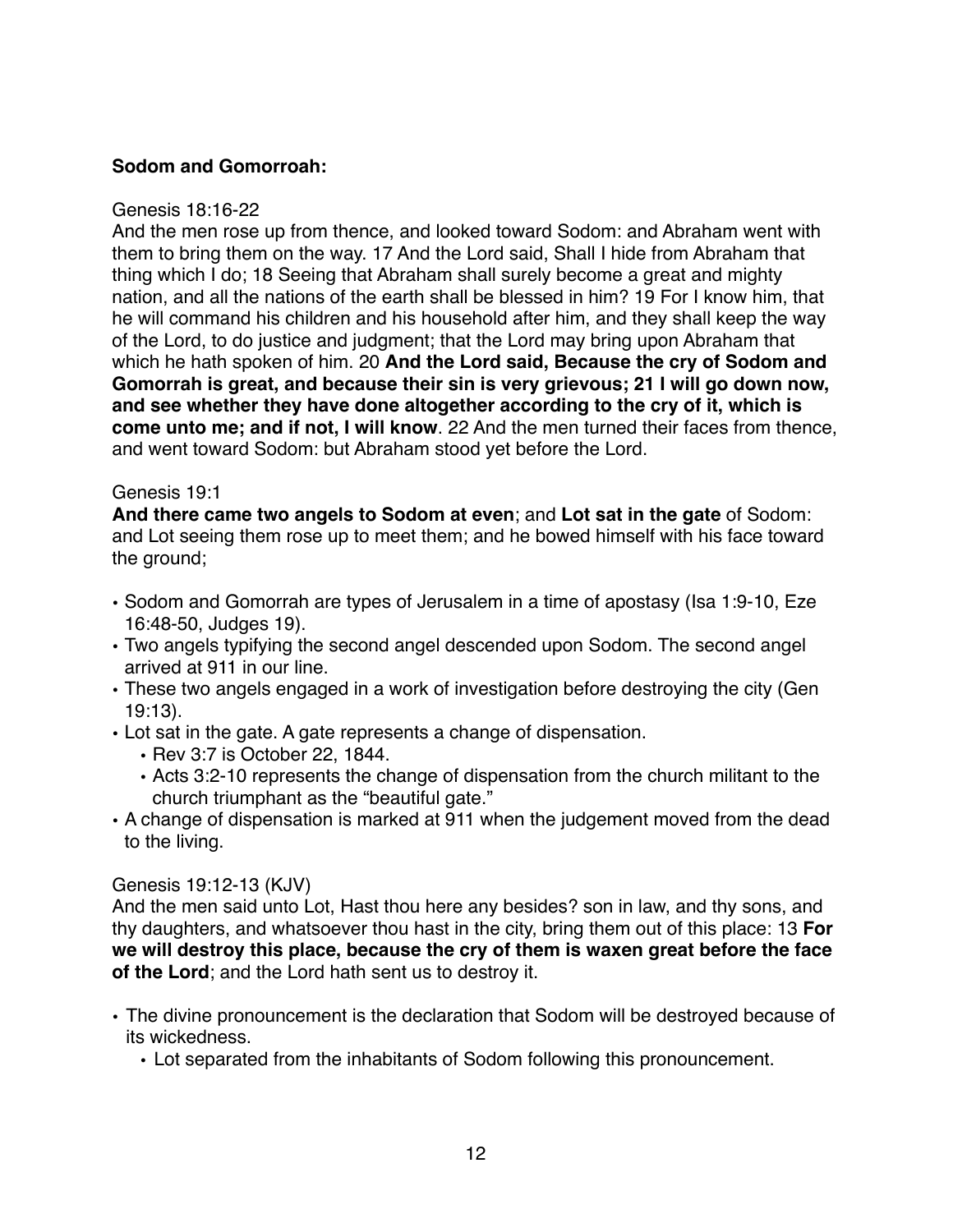Genesis 19:22-25 (KJV) Haste thee, escape thither; for I cannot do any thing till thou be come thither. Therefore the name of the city was called Zoar. 23 **The sun was risen upon the earth when Lot entered into Zoar. 24 Then the Lord rained upon Sodom and upon Gomorrah brimstone and fire from the Lord out of heaven**; 25 And he overthrew those cities, and all the plain, and all the inhabitants of the cities, and that which grew upon the ground.

- This judgement was executed when the "sun was risen."
	- The pioneers identified Apr 19, 1844 Oct 22, 1844 as a night of tarrying.

"While the bridegroom tarried, they all slumbered and slept." **By the tarrying of the bridegroom is represented the passing of the time when the Lord was expected, the disappointment, and the seeming delay**. In this time of uncertainty, the interest of the superficial and halfhearted soon began to waver, and their efforts to relax; but those whose faith was based on a personal knowledge of the Bible had a rock beneath their feet, which the waves of disappointment could not wash away. "They all slumbered and slept;" one class in unconcern and abandonment of their faith, the other class patiently waiting till clearer light should be given. Yet in **the night of trial** the latter seemed to lose, to some extent, their zeal and devotion. The halfhearted and superficial could no longer lean upon the faith of their brethren. Each must stand or fall for himself.  ${GC 394.1}$ 

- Thus sunrise would mark the end of the night on Oct 22, 1844. Oct 22, 1844 was the arrival of the third angel and typifies the third step of the everlasting gospel which is Midnight for the priests.
- The fire that comes down at Midnight is the full manifestation of strong delusion upon foolish priests.

# **Millerite History:**

- This structure is seen in Millerite history.
	- At the macro level the warning message is empowered on Aug 11, 1840 when the divine symbol descends.
- This is the beginning of the investigation (God comes down to investigate).

I was shown the interest which all heaven had taken in the work going on upon the earth. Jesus commissioned a mighty angel to descend and warn the inhabitants of the earth to prepare for His second appearing. **As the angel left the presence of Jesus in heaven, an exceedingly bright and glorious light went before him. I was told that his mission was to lighten the earth with his glory and warn man of the coming wrath of God**. Multitudes received the light. Some of these seemed to be very solemn, while others were joyful and enraptured. All who received the light turned their faces toward heaven and glorified God. Though it was shed upon all, some merely came under its influence, but did not heartily receive it. Many were filled with great wrath.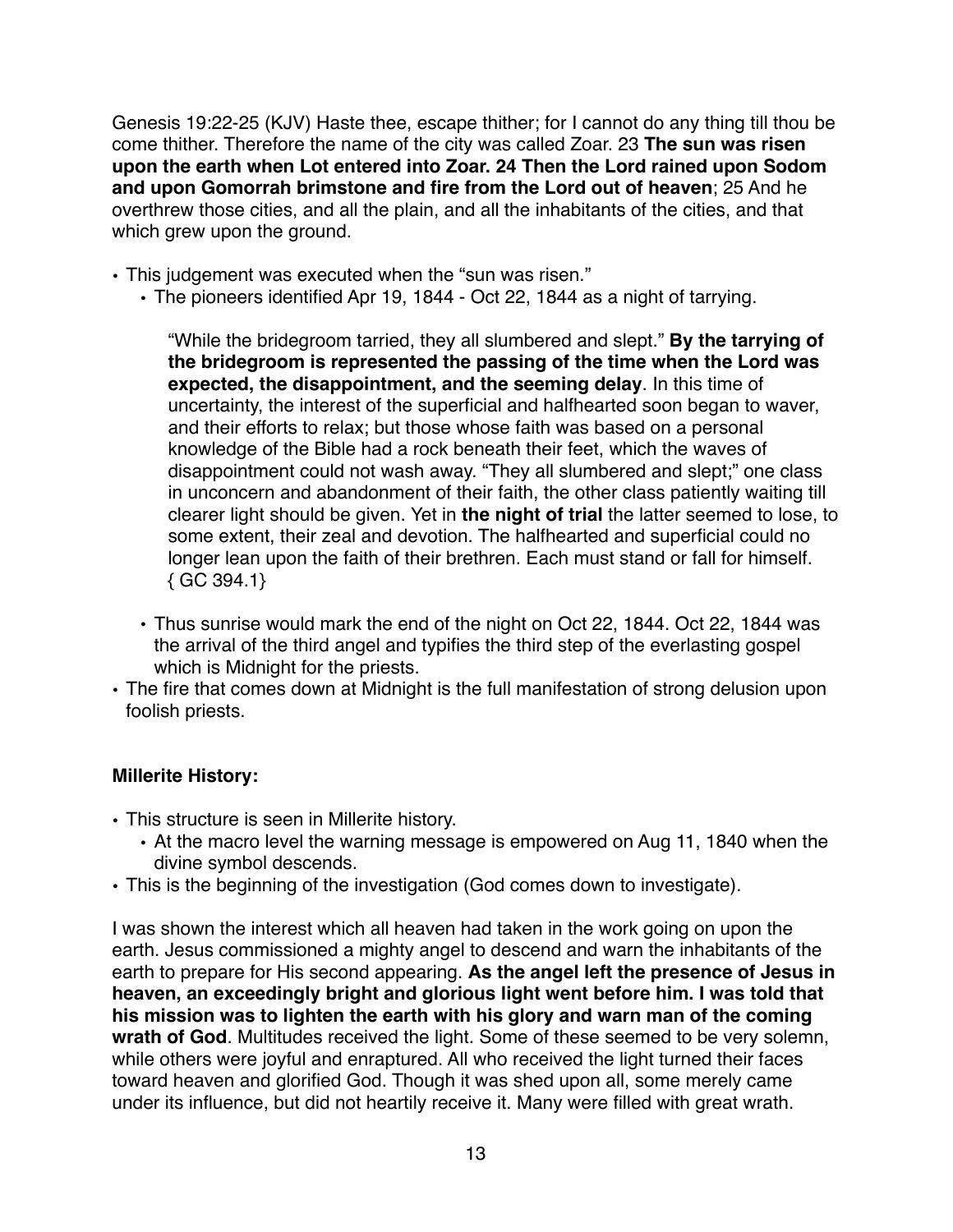Ministers and people united with the vile and stoutly resisted the light shed by the mighty angel. But all who received it withdrew from the world and were closely united with one another. { EW 245.2}

Satan and his angels were busily engaged in seeking to attract the minds of as many as possible from the light. The company who rejected it were left in darkness. I **saw the angel of God watching with the deepest interest His professed people, to record the character which they developed as the message of heavenly origin was presented to them**. And **as very many who professed love for Jesus turned from the heavenly message with scorn, derision, and hatred, an angel with a parchment in his hand made the shameful record**. All heaven was filled with indignation that Jesus should be thus slighted by His professed followers. { EW 246.1}

• The warning message was rejected by the Protestants beginning in June 1842.

In **June, 1842**, Mr. Miller gave his **second course of lectures** at the Casco Street church in Portland. I felt it a great privilege to attend these lectures; for I had fallen under discouragements, and did not feel prepared to meet my Saviour. This second course created much more excitement in the city than the first. **With few exceptions, the different denominations closed the doors of their churches against Mr. Miller**. Many discourses from the various pulpits sought to expose the alleged fanatical errors of the lecturer; but crowds of anxious listeners attended his meetings, and many were unable to enter the house. The congregations were unusually quiet and attentive. { CET 21.3 }

- The divine pronouncement came on Apr 19, 1844 when the second angel arrives proclaiming that the warning message had been rejected.
- The executive judgement is marked on Oct 22.

## Protestant Fractal:

- In the Protestant fractal Aug 11, 1840 marks the restraint of Islam.
	- An angel (divine symbol) came down and lightened the earth with its glory.
	- EGW marks a process of record taking (investigation) at this time.

I was shown the interest which all heaven had taken in the work going on upon the earth. **Jesus commissioned a mighty angel \*to descend and warn the inhabitants of the earth to prepare for His second appearing**\*. As the angel left the presence of Jesus in heaven, an exceedingly bright and glorious light went before him. I was told that \***his mission was to lighten the earth with his glory and warn man of the coming wrath of God**\*. Satan and his angels were busily engaged in seeking to attract the minds of as many as possible from the light. The company who rejected it were left in darkness. **I saw \*the angel of God watching with the deepest interest His professed people, to record the character which they developed as the message of heavenly origin was presented to them**\*. And as very many who professed love for Jesus turned from the heavenly message with scorn, derision, and hatred, \*an angel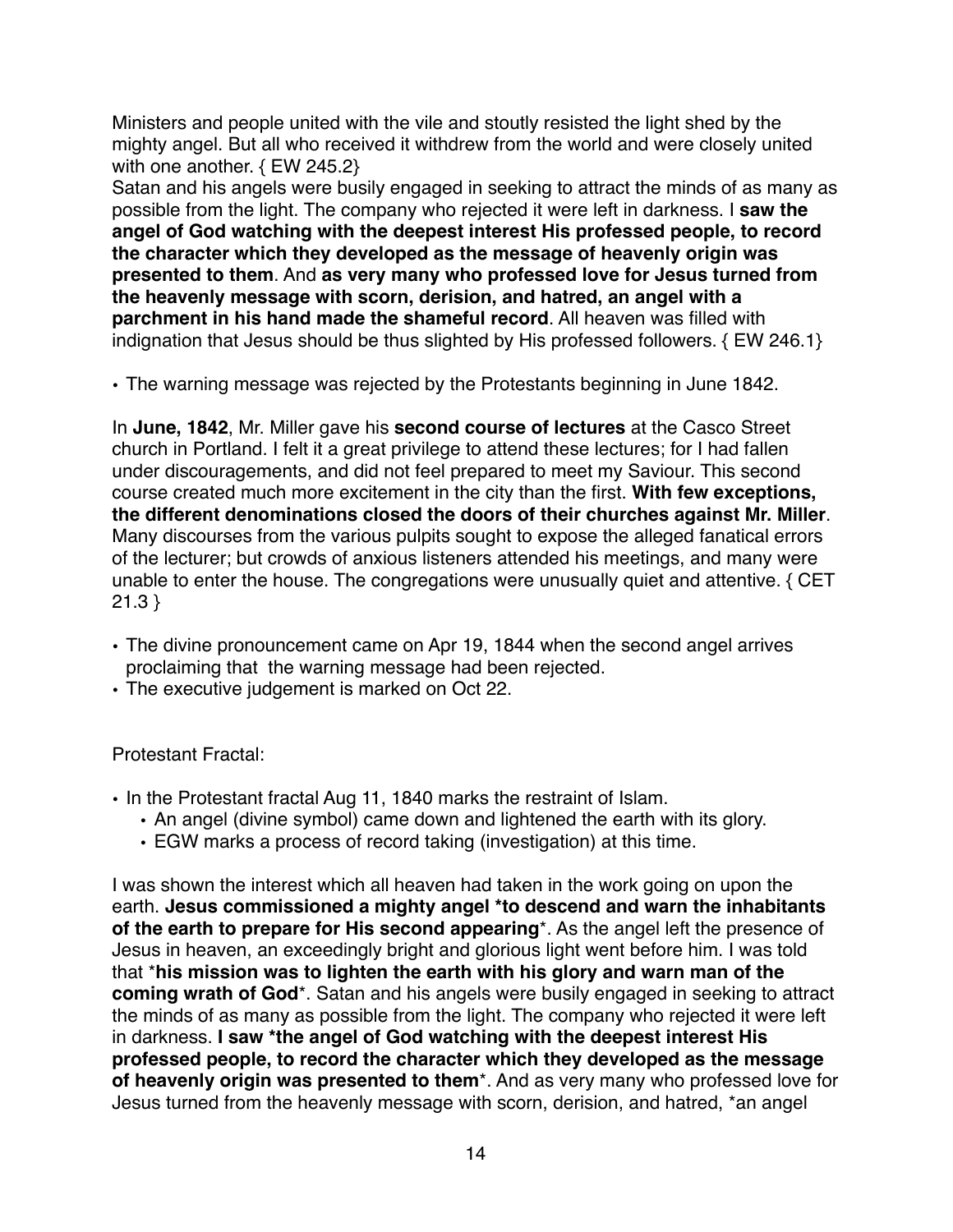with a parchment in his hand made the shameful record\*. All heaven was filled with indignation that Jesus should be thus slighted by His professed followers. EW 246.1

- This angel is the first angel because he lightens the earth with his glory (Rev 14:6).
- In the history of this angel there is a recording of sins/investigation that takes place.
- This angel is marked at 911 in our line.
- The divine pronouncement is the 1843 chart.
	- This chart gives the 2520 which parallels "mene mene tekel upharsin" (126) in Daniel 5.
	- Mene mene tekel upharsin was the divine pronouncement against Belshazzar which was followed by the execution of judgement upon him through Cyrus.
	- The 1843 chart was written by God's hand. God's hand wrote the divine pronouncement at Belshazzar's feast.
- April 19, 1844 marks the execution and final separation from the wicked in the line of the protestants.

But the beloved of God, who were oppressed, accepted the message, "Babylon is fallen," and left the churches. EW 237.2

Millerite Fractal:

- 1. April 19, 1844 marks the descent of the second angel.
- 2. An angel recorded (investigated) how the message was received.

Another mighty angel was commissioned \***to descend to earth**\*. Jesus placed in his hand a writing, and as he came to the earth, he cried, \*"**Babylon is fallen, is fallen.**"\* Then I saw the disappointed ones again raise their eyes to heaven, looking with faith and hope for their Lord's appearing. But many seemed to remain in a stupid state, as if asleep; yet I could see the trace of deep sorrow upon their countenances. The disappointed ones saw from the Scriptures that they were in the tarrying time, and that they must patiently wait the fulfillment of the vision. The same evidence which led them to look for their Lord in 1843, led them to expect Him in 1844. Yet I saw that the majority did not possess that energy which marked their faith in 1843. Their disappointment had dampened their faith. EW 247.1

As the people of God \***united in the cry of the second angel**,\* the heavenly host marked with the deepest interest the effect of the message. They saw many who bore the name of Christians turn with scorn and derision upon those who had been disappointed. **As the words fell from mocking lips, \*"You have not gone up yet!"\* \*an angel wrote them**\* EW 247.2

3. The Midnight Cry which followed is the divine pronouncement.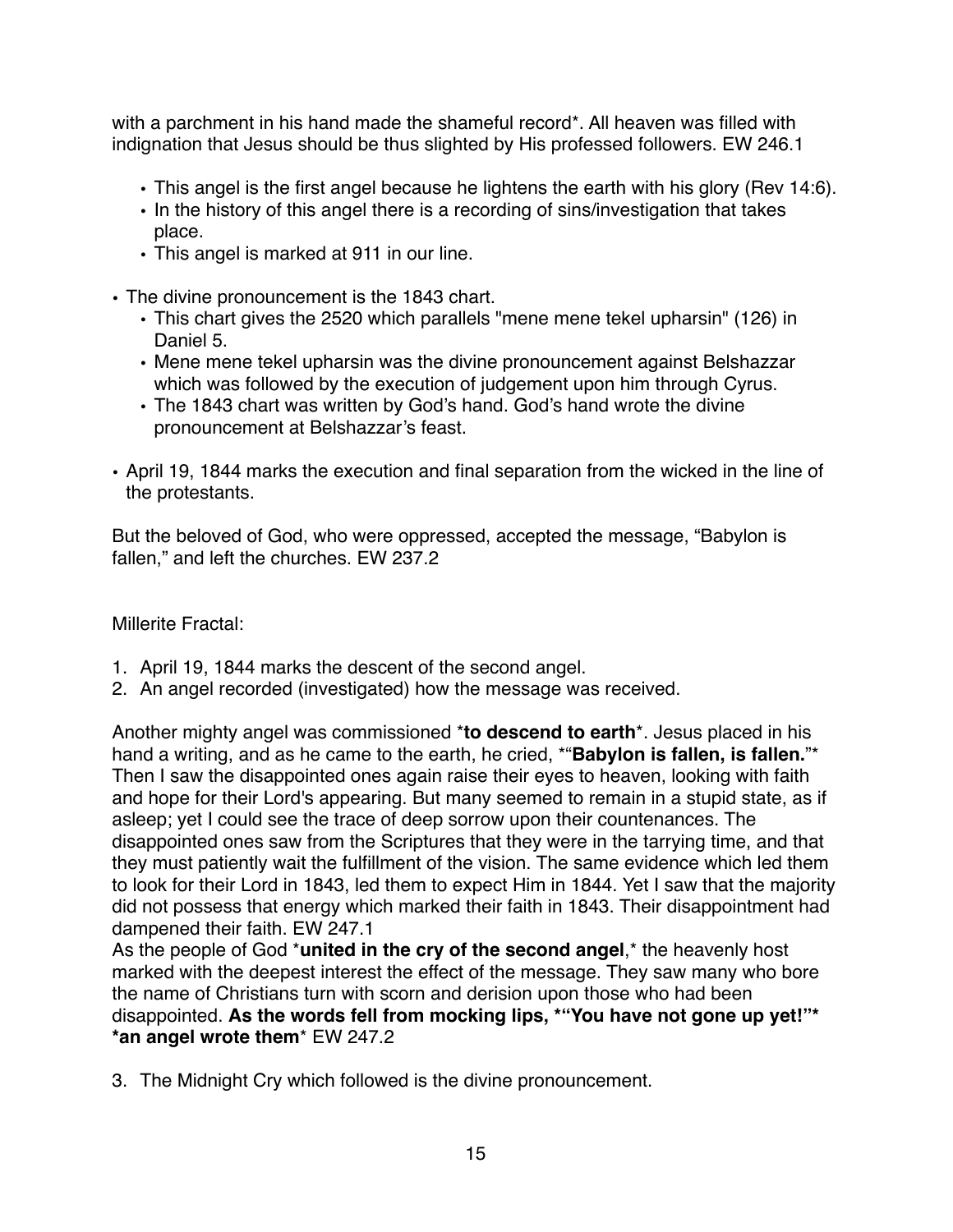- The MC message was based on Ezra 7:9 hence the divine pronouncement in our line will come in connection with the same verse.
- 4. October 22, 1844 marks the execution of judgement with the shut door on the foolish virgins.

# **Present Truth Application:**

- At 911 the angel of Revelation 18 descended. He is the first angel as he lightens the earth with his glory (Rev14:6). But he repeats the message of the second angel. So 911 is both Aug 11, 1840 and Apr 19 1844 combined.
	- This means that at 911 the recording of sins began. The divine pronouncement will come after 911.
- The divine pronouncement is the MC which determines the destiny of SDAs.

"O consistency, thou art a jewel!" I repeat the same with decided force to you. You say that Anna's visions place the forming of the image of the beast after probation closes. This is not so. You claim to believe the testimonies; let them set you right on this point. **The Lord has shown me clearly that the image of the beast will be formed before probation closes; for it is to be the great test for the people of God, by which their eternal destiny will be decided.** { 2SM 80.4}

- It is the "126" or handwriting on the wall for Adventism and has been typified by May 1842 and the Midnight Cry in the history of the Millerites.
- The divine pronouncement is the PBM in the line of the priests.
- The divine pronouncement is followed by the execution of the judgement at Midnight which is typified by April 19, 1844 and Oct 22,1844.

## **The Divine Pronouncement and the Prediction Before Midnight:**

- In Gen 40 Joseph gives a divine pronouncement at PBM three days before M.
- Num 14:22-24 PBM is divine pronouncement.

## Numbers 14:22-24 KJV

[22] Because all those men which have seen my glory, and my miracles, which I did in Egypt and in the wilderness, and have tempted me now these **ten times**, and have not hearkened to my voice; [23] Surely they shall not see the land which I sware unto their fathers, neither shall any of them that provoked me see it: [24] But my servant Caleb, because he had another spirit with him, and hath followed me fully, him will I bring into the land whereinto he went; and his seed shall possess it.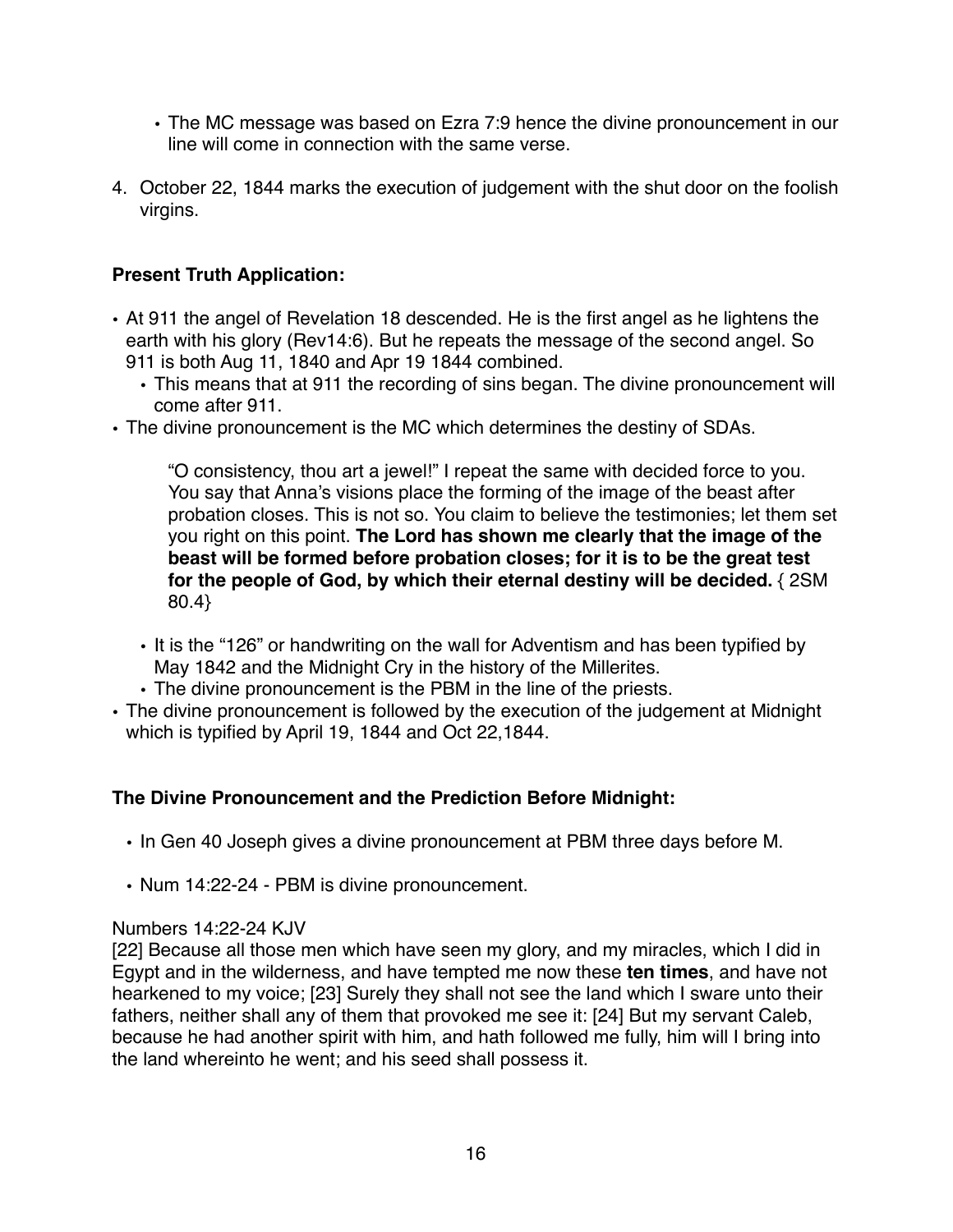- In this line The giving of the law at Sinai marks 911 and the entry into Canaan at the of of 40 years marks Midnight.
- Two classes are seen at this divine pronouncement identifying that two classes will be seen at the PBM.
- Belshazzar's feast typifies 911.
- This was followed by the divine pronouncement of MMTU.
	- This was not only a pronouncement but a prediction regarding the fate of Belshazzar which was executed at Midnight prophetically. It is the PBM.
- This pronouncement was written with the finger of God.

## Exodus 8:19,21-23 KJV

[19] Then the magicians said unto Pharaoh, **This is the finger of God**: and Pharaoh's heart was hardened, and he hearkened not unto them; as the Lord had said. [21] Else, if thou wilt not let my people go, behold, I will send swarms of flies upon thee, and upon thy servants, and upon thy people, and into thy houses: and the houses of the Egyptians shall be full of swarms of flies , and also the ground whereon they are . [22] And I will sever in that day the land of Goshen, in which my people dwell, that no swarms of flies shall be there; to the end thou mayest know that I am the Lord in the midst of the earth. [23] And **I will put a division between my people and thy people**: to morrow shall this sign be.

- The third plague was the finger of God and after it came seven more plagues. Hence the seven times (2520) is a symbol of the divine pronouncement.
	- In the plague of lice the magicians are also clearly seen from the God of Moses. Thus a separation of classes is seen at the PBM.
	- The 2520 is the curse for breaking the covenant and the punishment is destruction at the hands of the Babylonians (SL).

## Exodus 31:16-18 KJV

[16] Wherefore the children of Israel shall keep the sabbath, to observe the sabbath throughout their generations, for a perpetual covenant. [17] It is a sign between me and the children of Israel for ever: for in six days the Lord made heaven and earth, and on the seventh day he rested, and was refreshed. [18] And he gave unto Moses, when he had made an end of communing with him upon mount Sinai, two tables of testimony, tables of stone, written with the finger of God.

- Tables of the covenant written with the finger of God identifying the history when God is confirming the covenant with his people from PBM-M.
- Samuel Snow's article confirming the covenant three days before Aug 15.
- Sabbath cited. The Sabbath is the seventh day and the number 7 is a symbol of PBM-M.
- Two tables the number two is a symbol of PBM-M (PBM is passover and there two days from passover to the feast of first-fruits which is M).

Luke 11:20 KJV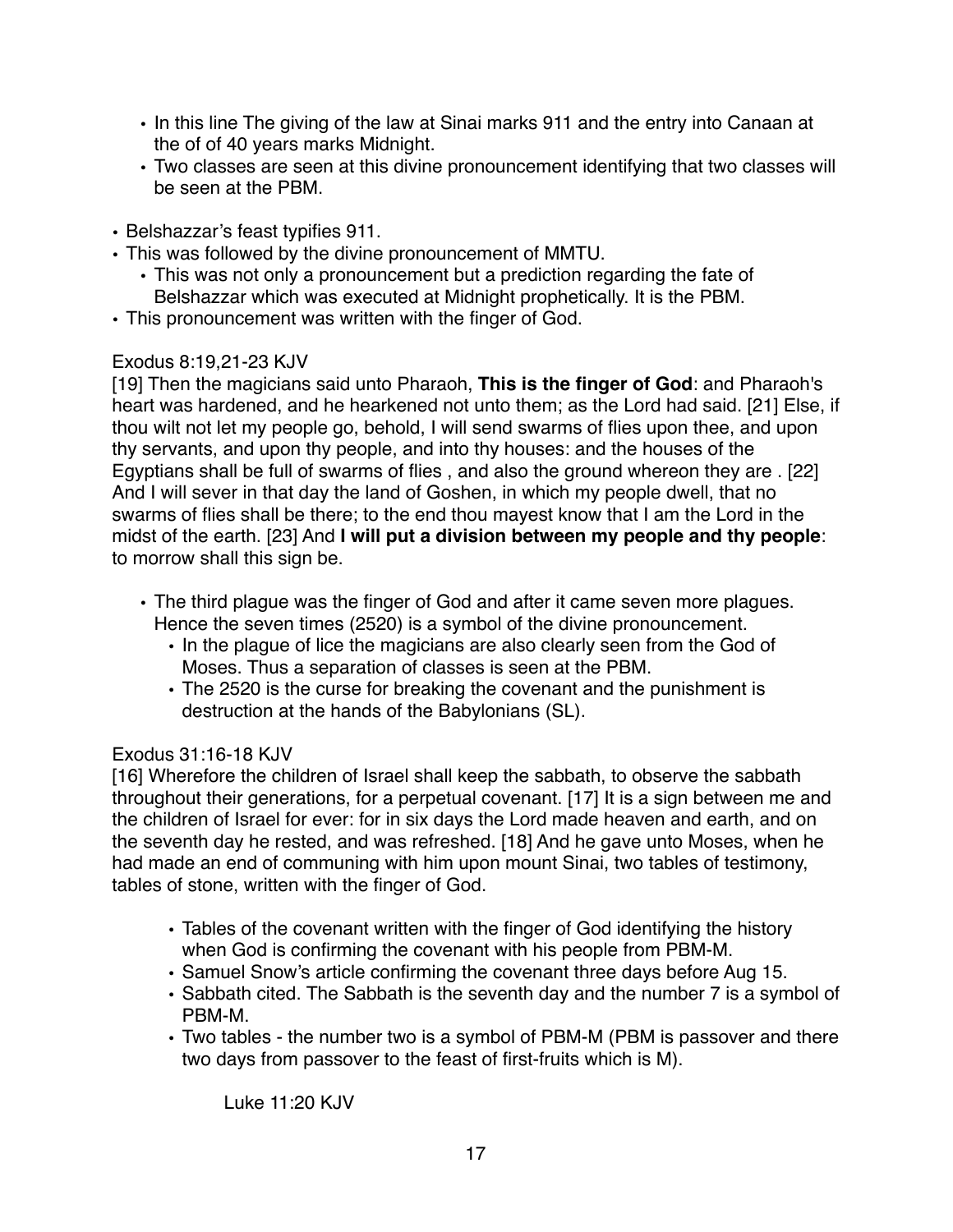But if I with the finger of God cast out devils, no doubt the kingdom of God is come upon you.

- Devils cast out at PBM. Identifying that those coming under strong delusion are coming under the control of demons.
- Judas falls away at PBM and is possessed by a demon.
- Matt 12:28 identifies the Watcher with the bloodless hand/finger of God as the Spirit.

#### Matthew 12:28 (KJV)

28 But if I cast out devils by the Spirit of God, then the kingdom of God is come unto you.

## **2014 and PBM - A Progressive Development:**

The second angel's message of Revelation 14 was first preached in the summer of 1844, and it then had a more direct application to the churches of the United States, where the warning of the judgment had been most widely proclaimed and most generally rejected, and where the declension in the churches had been most rapid. But the message of the second angel did not reach its complete fulfillment in 1844. The churches then experienced a moral fall, in consequence of their refusal of the light of the advent message; but that fall was not complete. As they have continued to reject the special truths for this time they have fallen lower and lower. Not yet, however, can it be said that "Babylon is fallen,... because she made all nations drink of the wine of the wrath of her fornication." She has not yet made all nations do this. The spirit of world conforming and indifference to the testing truths for our time exists and has been gaining ground in churches of the Protestant faith in all the countries of Christendom; and these churches are included in the solemn and terrible denunciation of the second angel. But the work of apostasy has not yet reached its culmination. { GC 389.2} The Bible declares that before the coming of the Lord, Satan will work "with all power and signs and lying wonders, and with all deceivableness of unrighteousness;" and they that "received not the love of the truth, that they might be saved," will be left to receive "strong delusion, that they should believe a lie." 2 Thessalonians 2:9-11. Not until this condition shall be reached, and the union of the church with the world shall be fully accomplished throughout Christendom, will the fall of Babylon be complete. The change is a progressive one, and the perfect fulfillment of Revelation 14:8 is yet future. { GC 389.3}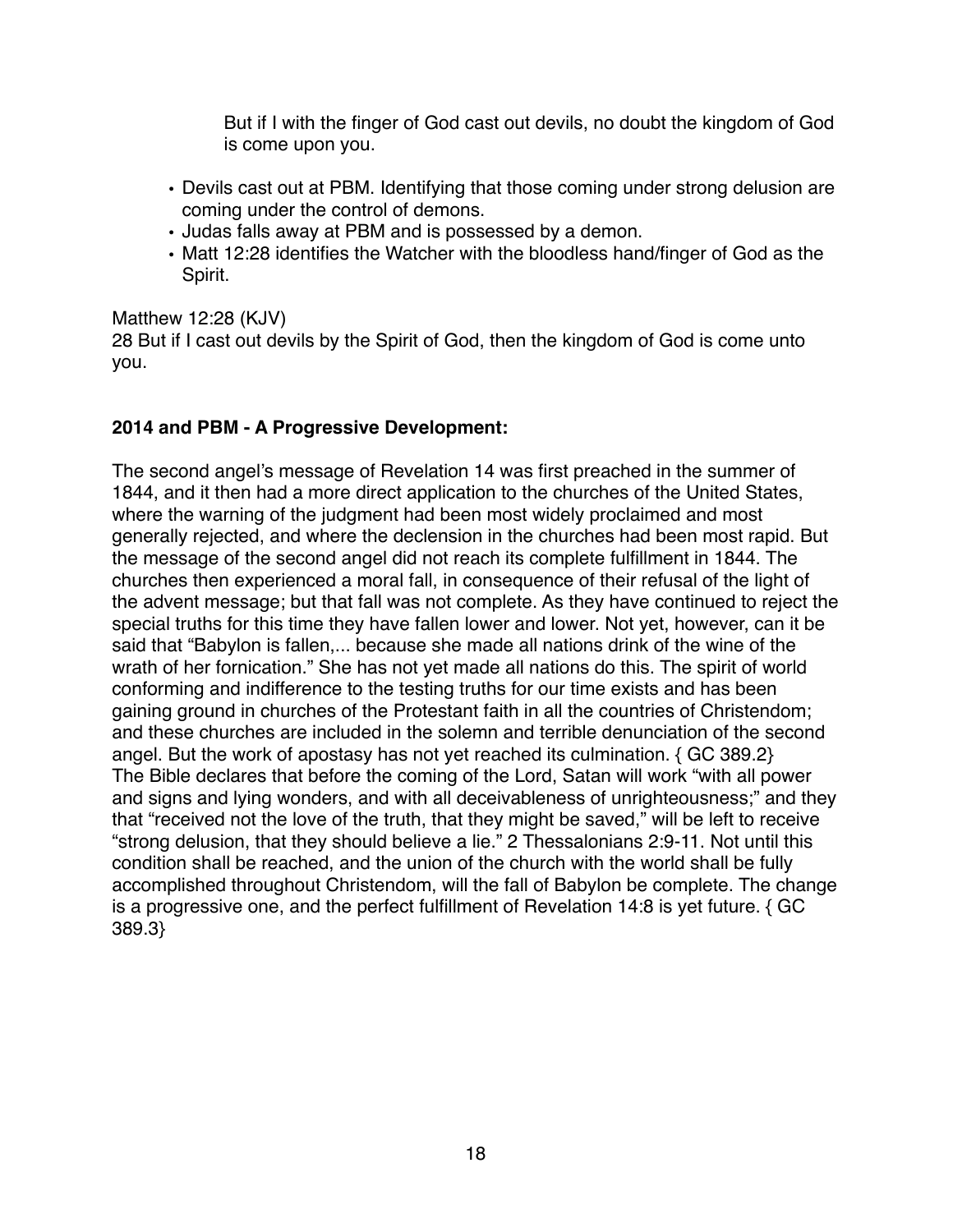

- The is a progressive development from the arrival of a message to its full development.
	- This is seen in the history of the second angel and the fourth angel.
- PBM's perfect or full development is yet future.
	- But many of the developments identified at PBM began to take place in 2014. • Two classes, rebellion, organization.
	- Hence the PBM is a progressive development. We are in the history of the PBM.
- The beginning of the 1260 years parallels its end. In 538 a horn was removed (Visigoths) and the 1260 began. At its end in 1798 a horn was removed (Papacy). • Thus the beginning of 126 parallels its end.
- Chiastic structure within the 2520 (742 BC 1863 AD) allows for the identification of truths at the beginning of the prophecy as marking what takes place at its end.
	- Prophecy unsealed prophecy sealed; civil war with North vs. South Civil War with North vs. South; North a confederacy - South a confederacy.
- Mene, Mene, Tekel, Upharsin (MMTU) in Dan 5 makes 126 shekels (20 gerahs in a shekel - Exo 30:13, Lev 27:25). 126 shekels gives 2520 gerahs.
	- Thus 126 is a symbol of the 2520.
	- The 2520 ends in 1844 where the sign of the covenant (Sabbath) is brought to view.
	- 1844 typifies the SL where the latter rain is poured out.
	- 126 years from 1888 (latter rain message of Jones and Waggonner) comes to 2014.
		- Rebellion, 2 classes identified, jealousy (Korah Dathan and Abiram) marked in 1888 and in 2014 also.

When I purposed to leave **Minneapolis [1888]**, the angel of the Lord stood by me and said: "Not so; God has a work for you to do in this place. **The people are acting over the rebellion of Korah, Dathan, and Abiram [jealousy, rejection of God's appointed agencies]**. I have placed you in your proper position, which those who are not in the light will not acknowledge; they will not heed your testimony; but I will be with you; My grace and power shall sustain you. It is not you they are despising, but the messengers and the message I send to My people. They have shown contempt for the word of the Lord. Satan has blinded their eyes and perverted their judgment; and unless every soul shall repent of this their sin, this **unsanctified independence that is doing insult to the Spirit of God [rejection of organization]**, they will walk in darkness. I will remove the candlestick out of his place except they repent and be converted, that I should heal them. **They have obscured their spiritual eyesight. They would not that God should manifest His Spirit and His power [rejection of the Holy Spirit]**;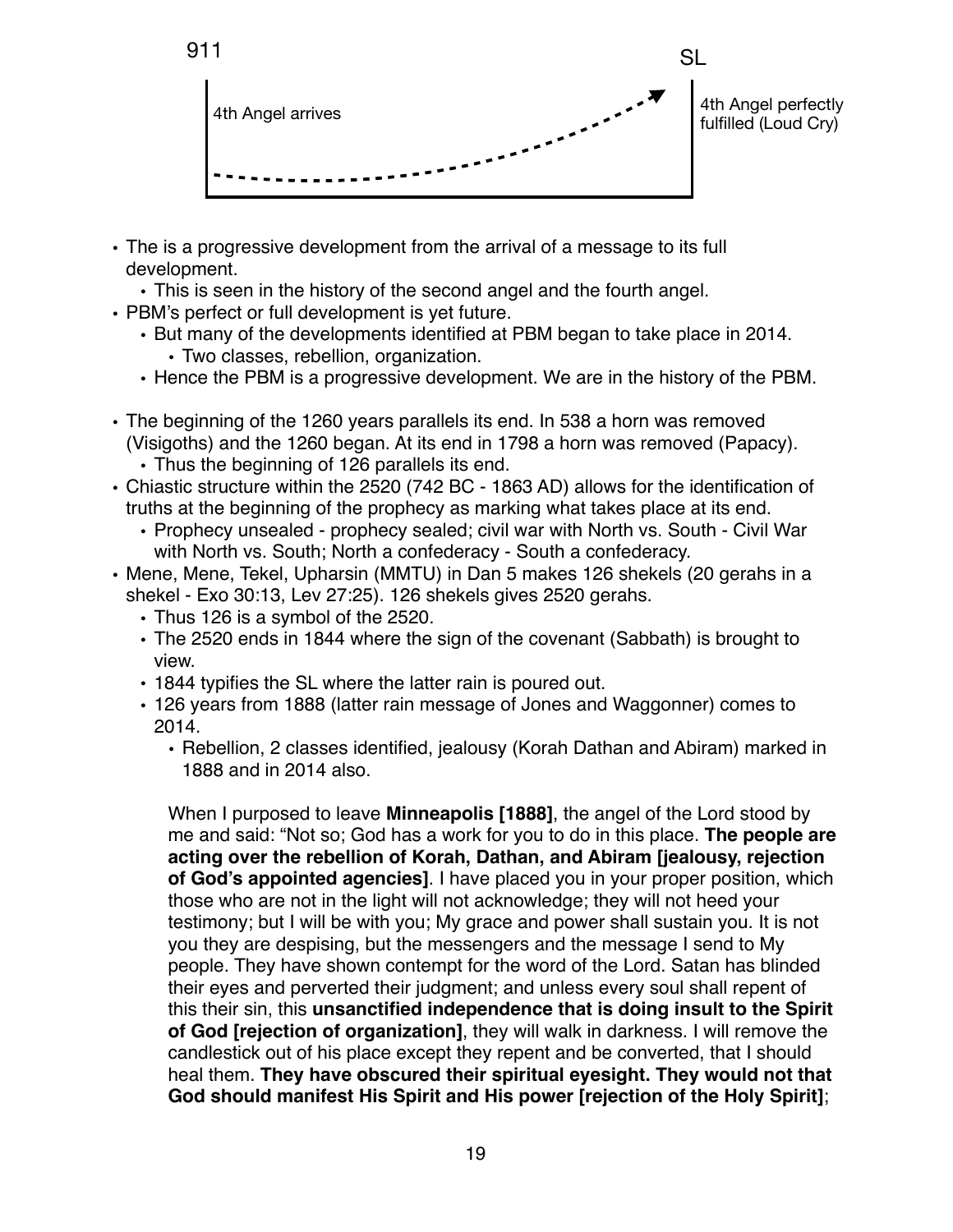for they have a spirit of mockery and disgust at My word. Lightness, trifling, jesting and joking are daily practiced. They have not set their hearts to seek Me. They walk in the sparks of their own kindling, and unless they repent, they shall lie down in sorrow. Thus saith the Lord: "Stand at your post of duty; for I am with thee, and will not leave thee nor forsake thee." These words from God I have not dared to disregard.—Letter 2a, 1892, pp. 4, 5. (To "Dear Nephew and Niece, Frank (F.E.) and Hattie," November 5, 1892.) { 3MR 191.2 }

- 2001-2014 is 13 years. The number 13 is a symbol of Rebellion (Gen 14:4).
- Matt 13 was fulfilled in 2014 as the servants begin to see the tares in the field.
- A mene can also be 60 gerahs (Eze 45:12) making MMTU 151 shekels.
	- Thus 151 is also a symbol of the 2520.
	- 1863 (2520/wilderness scattering of Miller's dream) plus 151 years comes to 2014.
		- In 1863 foundational truth was rejected (Rebellion) using greek hermeneutics (mystery of iniquity).
			- In 2014 truths that are foundational to the movement were rejected and false methods of interpretation were used (conflated moral and prophetic model).
			- In 1863 the SDA organization was established and after 2014 the light of organization was understood to be present truth.

## **Christ:**

Daniel 9:24, 27

Seventy weeks are determined upon thy people and upon thy holy city, to finish the transgression, and to make an end of sins, and to make reconciliation for iniquity, and to bring in everlasting righteousness, and to seal up the vision and prophecy, and to anoint the most Holy. 27 And he shall confirm the covenant with many for one week: and in the midst of the week he shall cause the sacrifice and the oblation to cease, and for the overspreading of abominations he shall make it desolate, even until the consummation, and that determined shall be poured upon the desolate.

• 27 - 34 AD was the time of the Jews visitation (Luk 19:41-44).

The Jews misinterpreted and misapplied the word of God, and **they knew not the time of their visitation. The years of the ministry of Christ and His apostles,—the precious last years of grace to the chosen people**,—they spent in plotting the destruction of the Lord's messengers. Earthly ambitions absorbed them, and the offer of the spiritual kingdom came to them in vain. So today the kingdom of this world absorbs men's thoughts, and they take no note of the rapidly fulfilling prophecies and the tokens of the swift-coming kingdom of God. { DA 235.2}

• The word visitation means to "investigate" in the greek.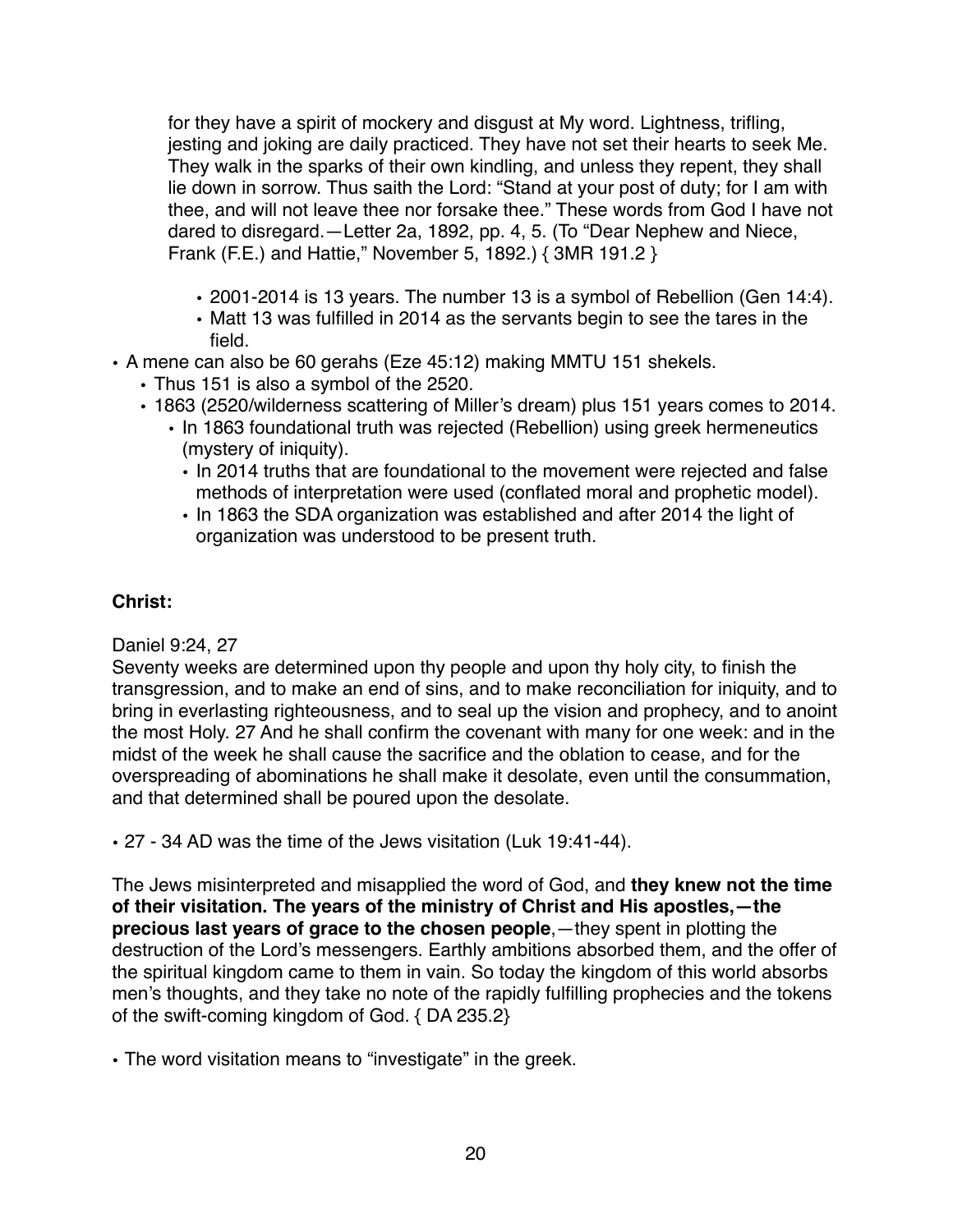| G1984                                                                                                                                                              |
|--------------------------------------------------------------------------------------------------------------------------------------------------------------------|
| Original: έπισκοπή                                                                                                                                                 |
| Transliteration: episkopē                                                                                                                                          |
| Phonetic: ep-is-kop-ay'                                                                                                                                            |
| <b>Thayer Definition:</b>                                                                                                                                          |
| investigation, inspection, visitation                                                                                                                              |
| that act by which God looks into and searches out the ways, deeds character,<br>a<br>of men, in order to adjudge them their lot accordingly, whether joyous or sad |
| b<br>oversight                                                                                                                                                     |
| overseership, office, charge, the office of an elder                                                                                                               |
| the overseer or presiding officers of a Christian church<br>ш                                                                                                      |
| Origin: from G1980                                                                                                                                                 |
| TDNT entry: 12:06,2                                                                                                                                                |
| Part(s) of speech: Noun Feminine                                                                                                                                   |
|                                                                                                                                                                    |

- The Jews were being investigated as to whether they would fulfil the requirements of the prophecy outlined in Dan 9:24-27.
- They were being investigated while they were alive and had opportunity to respond to God's requirements before closing their probation.
- This time of investigation began in 27AD with the descent of the divine symbol (the Holy Spirit) at Christ's baptism.
- 27AD typifies 911. Hence the investigative judgement of the living (and the time of Adventism's visitation) began at 911.
- In 27 AD the warning message borne by John the Baptist was empowered.
- In 31 AD the divine pronouncement was given when Christ told the Jews their house is left unto them desolate.

## Matthew 23:36-39 (KJV)

Verily I say unto you, All these things shall come upon this generation. 37 O **Jerusalem, Jerusalem**, thou that killest the prophets, and stonest them which are sent unto thee, how often would I have gathered thy children together, even as a hen gathereth her chickens under her wings, and ye would not! 38 **Behold, your house is left unto you desolate**. 39 For I say unto you, **Ye shall not see me henceforth, till ye shall say, Blessed is he that cometh in the name of the Lord**.

Every time you refuse to listen to the message of mercy, you strengthen yourself in unbelief. Every time you fail to open the door of your heart to Christ, you become more and more unwilling to listen to the voice of Him that speaketh. You diminish your chance of responding to the last appeal of mercy. **Let it not be written of you, as of ancient Israel, "Ephraim is joined to idols; let him alone." Hosea 4:17**. Let not Christ weep over you as He wept over Jerusalem, saying, "How often would I have gathered thy children together, as a hen doth gather her brood under her wings, and ye would not! **Behold, your house is left unto you desolate.**" Luke 13:34, 35. { COL 237.1}